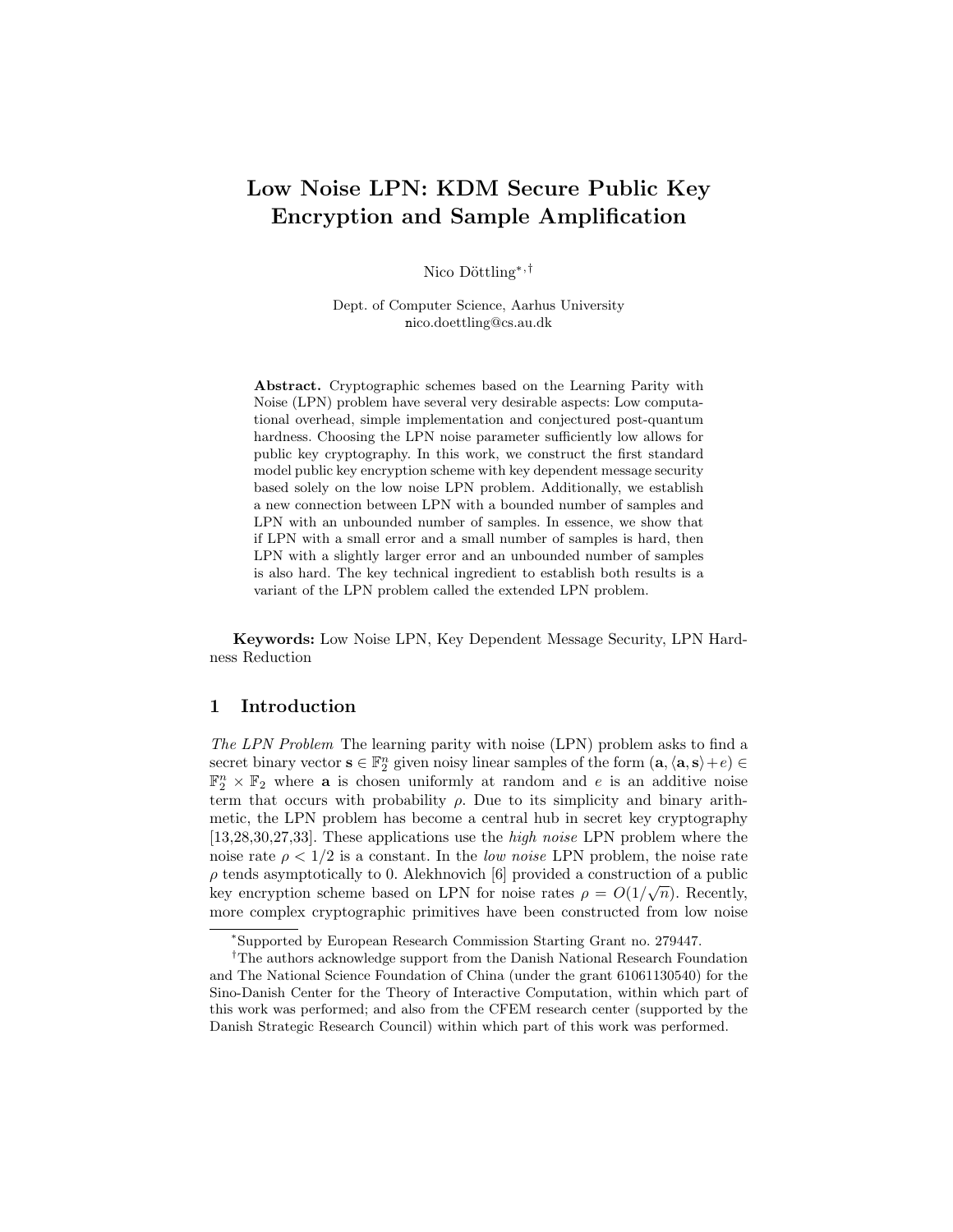LPN such as chosen ciphertext secure public key encryption [22,31] and composable oblivious transfer [18]. In the original formulation of the LPN problem, the search algorithm/adversary may demand an unbounded number of samples whereas the bounded samples version (e.g. used in  $[6,22,31]$ ) only provides an a priori bounded number of samples to the search algorithm. So far, it was unknown whether the hardness of LPN with a bounded number of samples implies the hardness of LPN with an unbounded number of samples, even if a modest increase in the noise rate is tolerated.

Key Dependent Message Security A public key encryption scheme is called key dependent message (KDM) secure, if encryptions of the secret key, or more generally encryptions of functions of several secret keys are indistinguishable of encryptions of (say) the all-zero message. We will exclusively consider KDM-CPA security in this work, i.e. KDM adversaries do not have access to a decryption oracle. While for most natural cryptographic tasks standard notions of security are sufficient, the notion of KDM security is relevant for contexts such as computational soundness [12,2] or when hard-disks are encrypted that store the corresponding secret key (as mentioned in [15]). It has been shown that standard IND-CPA (or even IND-CCA) security does not imply KDM security [1,16], i.e. there exist public key encryption schemes with IND-CPA security relative to some standard assumption which are provably not KDM secure. Standard model KDM secure public key public key cryptosystems were constructed from a variety of assumptions, starting with the construction of Boneh et al [15]. Applebaum et al. [10] provided both a circular secure public key encryption scheme from the LWE assumption and a circular secure private key encryption scheme from the (high noise) LPN problem. The latter scheme was later shown to fulfill the stronger notion of related-key KDM security by Applebaum [9]. In [8], Applebaum provided a construction of a KDM secure PKE for arbitrary (bounded size) circuits from any KDM secure PKE for affine functions. Constructing a KDM secure public key encryption scheme from low noise LPN has remained an open problem so far.

### 1.1 Extended LPN

The central tool we use in our constructions is a version of the LPN problem called *extended decisional LPN problem*, or eDLPN in short. The eDLPN problem can be seen as a special case for  $q = 2$  of the extended LWE problem introduced O'Neill, Peikert and Waters [35] and proven hard under standard LWE by Alperin-Sheriff and Peikert [7]. The binary version we use in this work was first discussed by Kiltz, Masny and Pietrzak [31].

In the eDLPN problem, the adversary's goal is to distinguish  $(A, RA, e, Re)$ from  $(A, U, e, Re)$ , where A is a randomly chosen matrix, R is a randomly chosen low weight matrix, U is a randomly chosen matrix and e follows some distribution  $\chi$ . This is similar to the dual formulation of the decisional LPN problem, where the adversary has to distinguish  $(A, RA)$  from  $(A, U)$ . However, in the extended decisional LPN problem, the adversary obtains an extra advice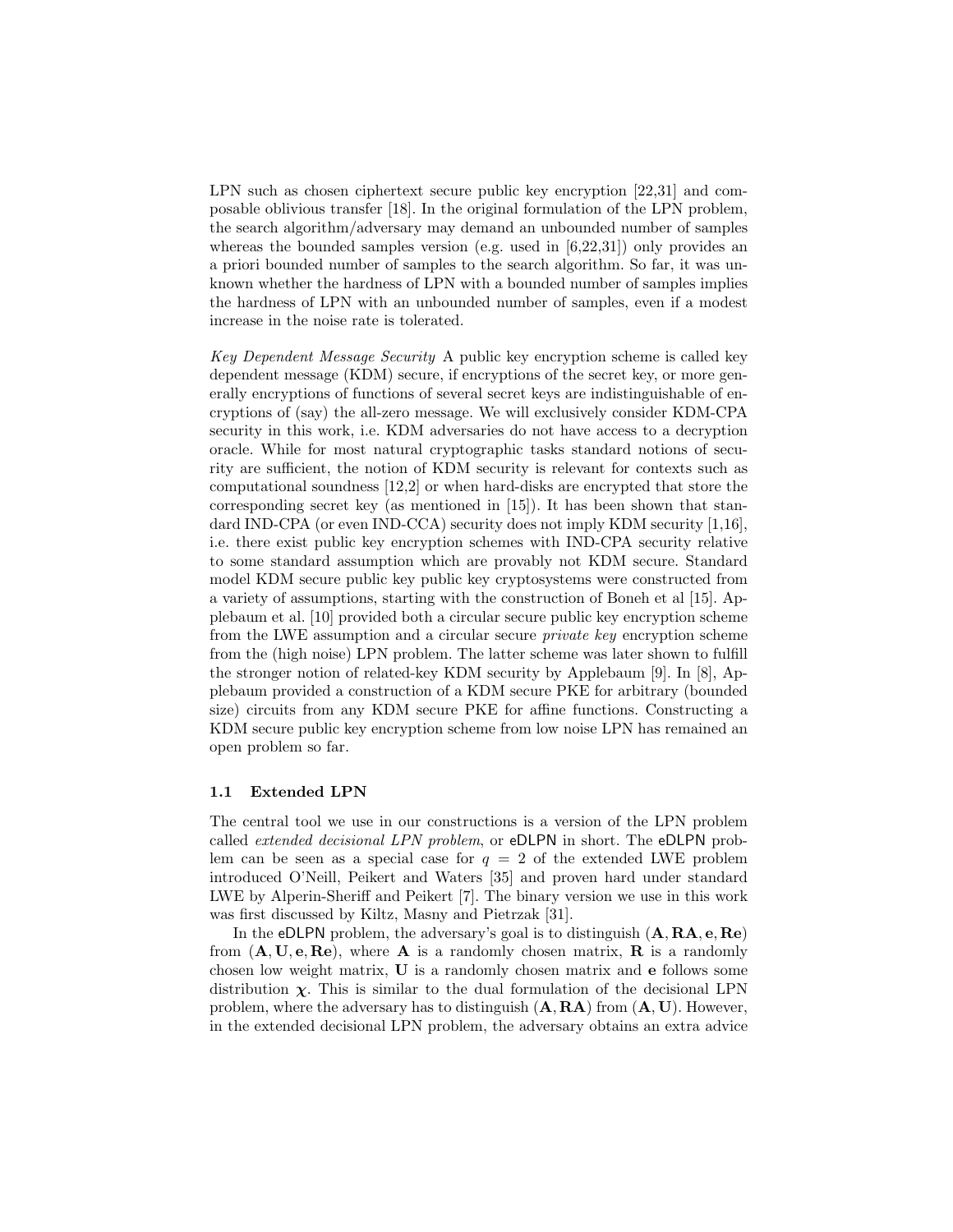Re about a secret matrix R, where the vector e can have any distribution. Kiltz, Masny and Pietrzak [31] observed that in the LPN case, this advice can be extremely useful to enable reductions to simulate faithfully. In particular, the eDLPN problem can effectively be used as a computational substitute for the (generalized) leftover hash lemma [29,19] or gaussian regularity lemmata for lattices [26].

In the full version [21], we provide a generalization of the extended LPN problem we call leaky LPN  $(\ell$ -LPN), which may be of independent interest. In the  $\ell$ -LPN problem, the advice given to the adversary can be described by an arbitrary adversarially chosen leakage function  $\gamma$  from a family  $\mathcal L$  and is not limited to linear functions as in the extended LPN problem. Clearly, the hardness of the extended LPN problem follows immediately from the hardness of the leaky LPN problem when instantiating the leakage functions with linear functions. If the functions in  $\mathcal L$  output short strings, say strings of at most logarithmic length, then the hardness of the  $\ell$ -LPN search problem follows immediately from the standard LPN problem, since all possible leakage values can be efficiently enumerated (or guessed). The situation is slightly different for decisional problems. In general, decisional problems become easy if even a single bit of arbitrary leakage is allowed. However, we only allow the leakage to depend on  **and in** particular not on A. We show that a sample preserving search to decision reduction of Applebaum et al. [11] is in fact leakage preserving. We can thus base the hardness of the decisional problem  $\ell$ -DLPN on  $\ell$ -LPN, and therefore on LPN given that the functions in  $\mathcal L$  only provide short advice.

### 1.2 KDM Secure Public Key Encryption

We will now provide an overview of our construction of a KDM secure public key encryption scheme from LPN. The construction is inspired by the public key encryption scheme of Applebaum et al. [10], which however lives in the LWE realm. The basic idea, as in [10], is to make encryptions of the secret key syntactically similar to the public key. More specifically, public keys in our scheme will be of the form  $(A, y = As + e)$  where s is the secret key. It follows immediately from the decisional LPN problem that the public key is pseudorandom. Encryption takes a message m and computes

$$
\begin{aligned} \mathbf{C}_1 &= \mathbf{R}\mathbf{A} \\ \mathbf{c}_2 &= \mathbf{R}\mathbf{y} + \mathbf{G}\mathfrak{m}, \end{aligned}
$$

where the matrix  $\bf{R}$  is chosen from a low weight distribution and  $\bf{G}$  is the generator matrix of a good, efficiently decodable binary linear code. We remark that while this scheme bears strong resemblances with (and is inspired by) the LWE based scheme of [10], it is rather incomparable to the (high noise) LPN based private key encryption schemes of [10,9] or previous low-noise LPN public key encryption schemes [6,22,31]. Notice that standard IND-CPA security of this scheme follows directly from the fact that y is pseudorandom and thus also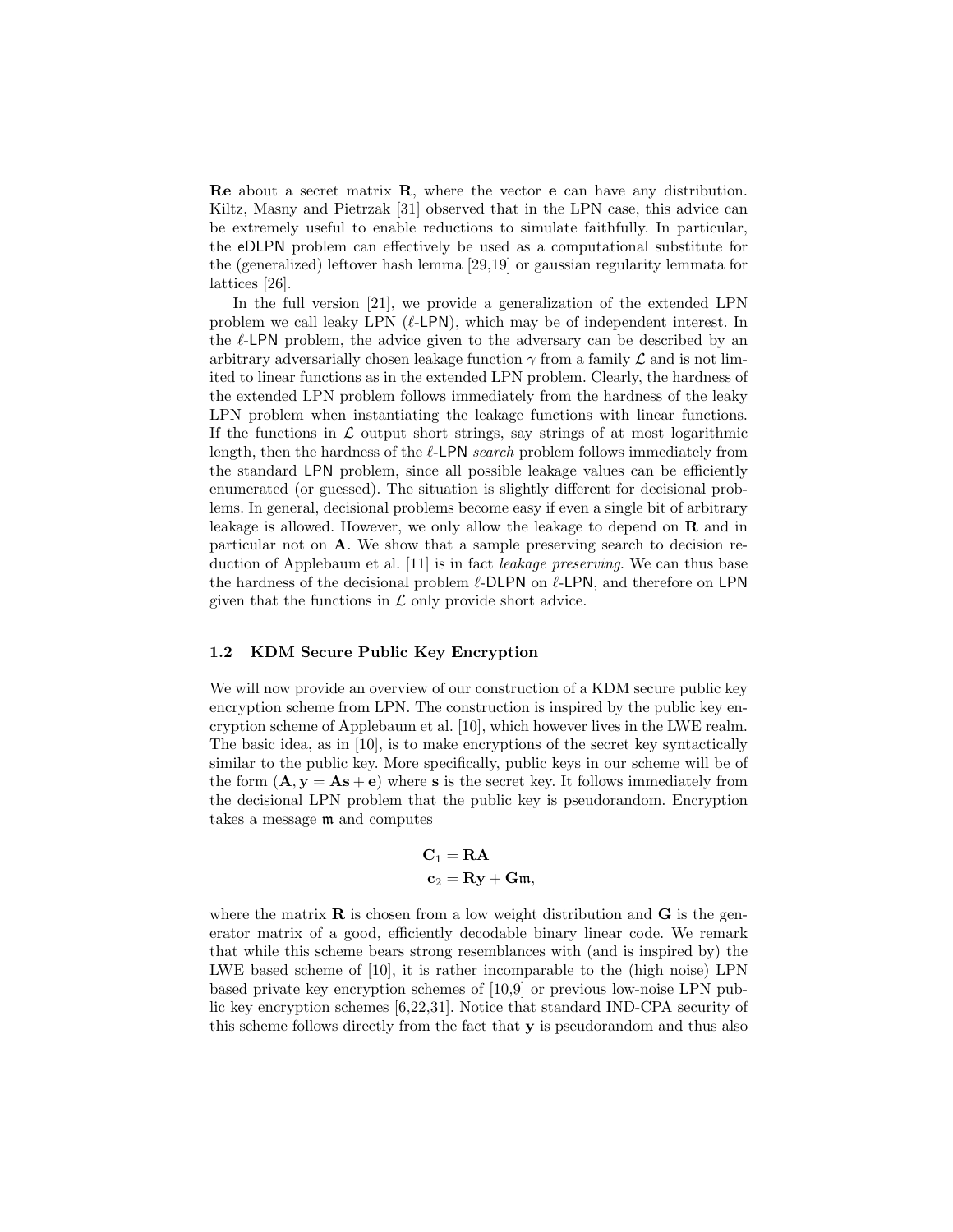$(RA, Ry)$  is pseudorandom given the public key  $(A, y)$ , by using the dual formulation of the decisional LPN problem (i.e.  $(\mathbf{A}', \mathbf{R}\mathbf{A}') \approx_c (\mathbf{A}', \mathbf{U})$ ). To decrypt a ciphertext  $\mathfrak{c} = (\mathbf{C}_1, \mathbf{c}_2)$ , we basically compute

$$
\mathbf{z} = \mathbf{c}_2 - \mathbf{C}_1 \mathbf{s}
$$

and recover  $\mathfrak m$  from  $\mathfrak z$  by using the efficient decoding algorithm for the code generated by G. Correctness of the scheme follows from the fact that

$$
z = c2 - C1s
$$
  
= Ry + Gm - RAs  
= R(As + e) + Gm - RAs  
= Gm + Re.

Since we have chosen  **and**  $**e**$  **from low noise distributions, the term**  $**Re**$  **has** low weight with high probability. Thus it follows that a decoder of the code generated by G will be able to recover m from z. We will briefly sketch how to establish 1-circular security of this scheme, where the adversary gets a single encryption of the secret key (or an encryption of 0). For the full proof of KDM security for affine functions, refer to Section 3. An encryption of the secret key has the form  $(RA, Ry + Cs)$ . Figure 1 provides the game transform for this security reduction.

|                 | Game public key                                                                                                                            | challenge ciphertext                                                          | remark       |
|-----------------|--------------------------------------------------------------------------------------------------------------------------------------------|-------------------------------------------------------------------------------|--------------|
|                 | 1. Real $(\mathbf{A}, \mathbf{y} = \mathbf{A}\mathbf{s} + \mathbf{e}) (\mathbf{R}\mathbf{A}, \mathbf{R}\mathbf{y} + \mathbf{G}\mathbf{s})$ |                                                                               |              |
| 2. Real         | $(A, As + e)$                                                                                                                              | $(\mathbf{RA}, \mathbf{R}(\mathbf{As} + \mathbf{e}) + \mathbf{Gs})$ identical |              |
|                 | 3. Real $(\mathbf{A}, \mathbf{As} + \mathbf{e})$                                                                                           | $(\mathbf{RA}, (\mathbf{RA} + \mathbf{G})\mathbf{s} + \mathbf{Re})$ identical |              |
| 4. $H_1$        | $(A, As + e)$                                                                                                                              | $(\mathbf{U},(\mathbf{U}+\mathbf{G})\mathbf{s}+\mathbf{Re})$                  | eDLPN        |
|                 | 5. $H_1$ (A, As + e)                                                                                                                       | $(\mathbf{U}' - \mathbf{G}, \mathbf{U}'\mathbf{s} + \mathbf{Re})$ identical   |              |
| 6. $H_2$        | $(A, As + e)$                                                                                                                              | $(\mathbf{RA}-\mathbf{G}, \mathbf{RAs}+\mathbf{Re})$                          | eDLPN        |
| 7. $H_2$        | $(A, As + e)$                                                                                                                              | $(RA - G, R(As + e))$                                                         | identical    |
| $8. \text{H}_3$ | $(\mathbf{A}, \mathbf{u})$                                                                                                                 | $(RA - G, Ru)$                                                                | <b>DLPN</b>  |
| 9. $H_3$        | $(\mathbf{A}, \mathbf{u})$                                                                                                                 | $(\mathbf{U}-\mathbf{G},\mathbf{u}')$                                         | <b>DDLPN</b> |
| 10. $H_3$       | $(\mathbf{A}, \mathbf{u})$                                                                                                                 | $(\mathbf{U},\mathbf{u}')$                                                    | identical    |

Fig. 1. The Game Transform for KDM-CPA security

The first three steps shown in Figure 1 do not change the real experiment but basically rewrite the challenge ciphertext. From step 3 to step 4 we replace the matrix RA by a uniformly random matrix U. Since we also need the additional term Re to provide the correct distribution to the adversary, we will use the extended decisional LPN problem to show that these two experiments are computationally indistinguishable. In particular, we use  $A$  and  $e$  provided by the eDLPN problem to construct a public key, while we use RA and the advice Re to construct the encryption of the secret key. Then, we replace RA by a random matrix U, which yields an indistinguishable experiment by the hardness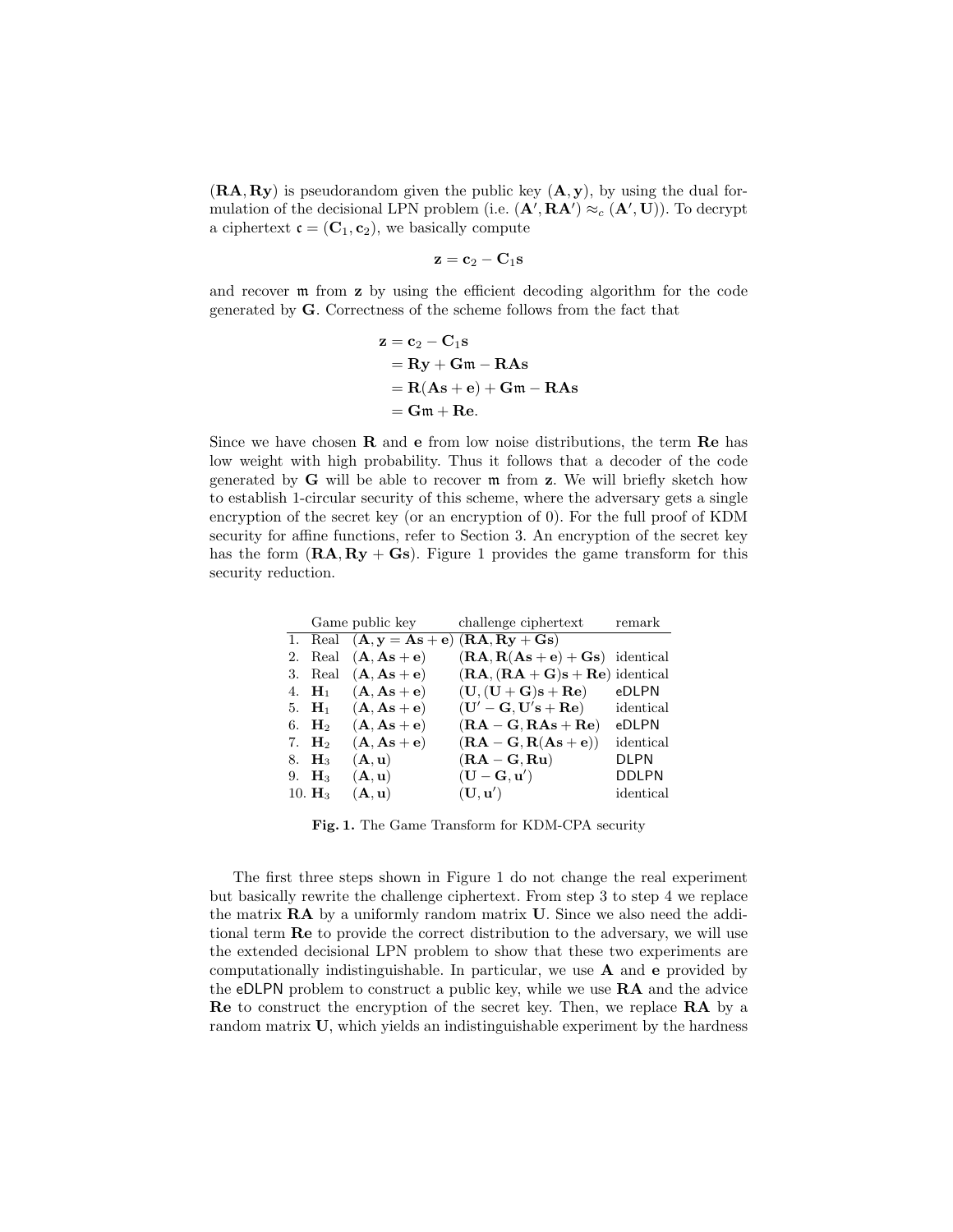of eDLPN. Step 4 to 5 is another bridging step which does not change the experiment. Since U is distributed uniformly random, so is the matrix  $U' = U + G$ . Thus, instead of choosing  $U$  uniformly at random we can choose  $U'$  uniformly at random and set  $U = U' - G$ . From step 5 to step 6 we replace the matrix  $U'$  by  $RA$ . Again, we have to use the extended decisional LPN problem as we need the extra advice Re. It now becomes clear that we have used steps 3 to 6 to pull the matrix G from the second component of the challenge ciphertext to its first component, i.e. we have transformed  $(\mathbf{RA}, (\mathbf{RA} + \mathbf{G})\mathbf{s} + \mathbf{Re})$  into  $(RA-G, RAs+Re)$ . Step 6 to step 7 is another basic bridging step. From step 7 to step 8 we replace the second component  $\mathbf{As} + \mathbf{e}$  of the public key by a randomly chosen **u**, indistinguishability follows from the standard decisional LPN problem. From step 8 to step 9 we replace  $(A, RA, u, Ru)$  by  $(A, U, u, u')$  for uniformly random  $U$  and  $u'$ , indistinguishability follows from the dual formulation of the decisional LPN problem. Finally, from step 9 to step 10, we replace  $U - G$  by U. We can do this since the uniform distribution U is invariant under an additive shift by a constant matrix **. Thus, in the last experiment the** challenge ciphertext is just uniformly random, which concludes this outline.

### 1.3 Unbounded Samples LPN from Bounded Samples LPN

In the following we will distinguish between bounded and unbounded samples LPN. We will denote search LPN with a secret of length  $n$ ,  $m$  samples and noise rate  $\rho$  by LPN $(n, m, \rho)$  and decisional LPN with a secret of length n, unbounded samples and noise rate  $\rho'$  by DLPN $(n, \rho')$ . Our second contribution is a hardness reduction which bases the hardness of  $\text{DLPN}(n, \rho')$  on  $\text{LPN}(n, 2n, \rho)$ . More specifically, we show that if  $\text{LPN}(n, 2n, \rho)$  is hard, then  $\text{DLPN}(n, \rho')$  is also hard, where

$$
\rho' = \frac{1}{2} - \frac{1}{2} (1 - 2\rho)^{\lfloor \rho 2n \rfloor} \le 2\rho^2 n.
$$

For the Learning With Errors (LWE) problem, there exists a statistical random self reduction [26,10]. The idea of this reduction is to use  $m \approx n \log(q)$  seed samples to generate arbitrarily many fresh samples. The noise rate in the new samples increases only slightly. Specifically, if  $(A, y = As + z)$  is such a given set of seed samples, then one can generate new samples by drawing  $\mathbf{e} \in \mathbb{Z}_q^m$  from a discrete gaussian [5,34] and setting  $\mathbf{a}' = \mathbf{A}^\top \mathbf{e}$  and  $y' = \mathbf{e}^\top \mathbf{y}$ . Now it holds

$$
y' = \mathbf{e}^{\top} \mathbf{y} = \mathbf{e}^{\top} \mathbf{A} \mathbf{s} + \mathbf{e}^{\top} \mathbf{z} = \mathbf{a}'^{\top} \mathbf{s} + \langle \mathbf{e}, \mathbf{z} \rangle.
$$

The pair  $(\mathbf{a}', y' + e')$ , where e' is a gaussian smoothing term, is a proper LWE sample, as  $\mathbf{a}' = \mathbf{e}^{\top} \mathbf{A}$  can be shown to be statistically close to uniform and  $\langle e, z \rangle$  follows an independent discrete gaussian distribution even conditioned on  $\mathbf{a}' = \mathbf{e}^\top \mathbf{A}^{-1}.$ 

<sup>&</sup>lt;sup>1</sup>This can be established via a Lemma due to Regev [37] or its refinement due to Peikert [36], which show that the distribution of e remains discrete gaussian even conditioned on  $e^{\top}A$ , though the variance of the distribution decreases.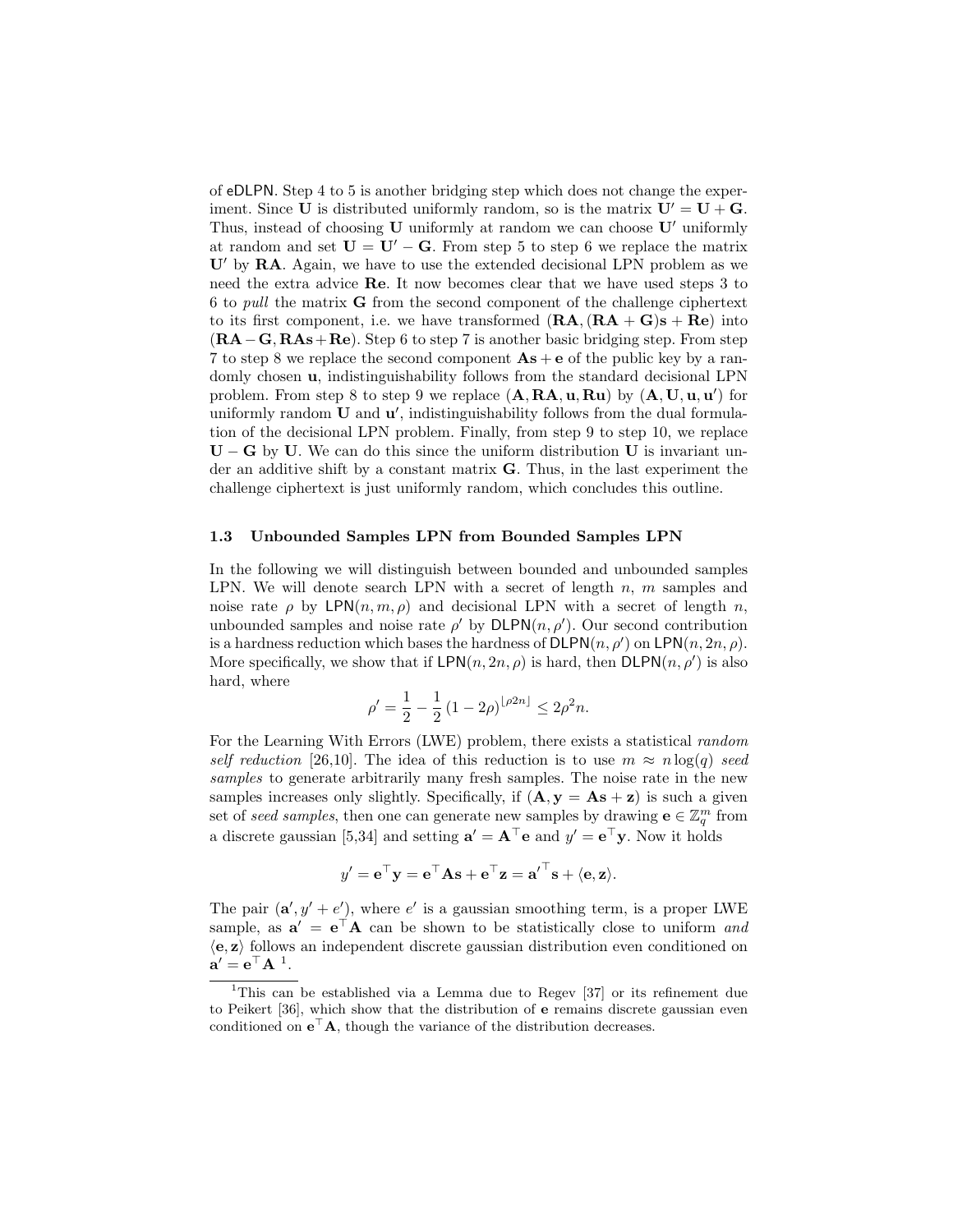Such an approach, however, cannot be directly transferred to the LPN setting. For the vector  $\mathbf{a}' = \mathbf{A}^\top \mathbf{e}$  to be statistically close to uniform, e must have min-entropy  $\approx n$ , and thus high weight. But this in turn means that  $\langle e, z \rangle$  will only have a negligibly small bias. We remark that such a high noise sample amplification was used Lyubashevsky [32] to cryptanalize LPN in sub-exponential time, but this technique does not seem to be applicable in the context of an efficient (i.e. PPT) hardness reduction, especially when the number of samples is at most polynomial.

Therefore, in our reduction we will replace the statistical tools in the above reduction by a computational technique based on the eDLPN problem. Again, we start with a given amount of  $m = 2n$  seed samples and generate new samples from these. While we cannot hope that the samples we generate in this way have the proper distribution (in the statistical sense), we will be able to show that the distribution generated in this way is computationally indistinguishable from the real LPN distribution. More specifically, let  $(A, y)$  be the LPN seed samples. We will compute new samples by choosing a random low weight **r** and setting  $\mathbf{a} = \mathbf{A}^{\top} \mathbf{r}$  and  $y' = \mathbf{r}^{\top} \mathbf{y} = \langle \mathbf{r}, \mathbf{y} \rangle$ . Now, assume first that  $\mathbf{y} = \mathbf{A}\mathbf{s} + \mathbf{e}$ . Then it holds that

$$
y' = \mathbf{r}^\top \mathbf{A} \mathbf{s} + \langle \mathbf{r}, \mathbf{e} \rangle = \langle \mathbf{a}, \mathbf{s} \rangle + \langle \mathbf{r}, \mathbf{e} \rangle.
$$

While  $(\mathbf{a}, y')$  syntactically looks like an LPN sample, it is statistically far away from a correctly distributed sample. There are two issues. First,  $\mathbf{a} = \mathbf{r}^\top \mathbf{A}$  is not distributed uniformly. Second, the noise term  $\langle \mathbf{r}, \mathbf{e} \rangle$  is correlated with a. The first issue alone could be resolved by assuming the hardness of the DLPN. To deal with both issues simultaneously, we will resort to the eDLPN problem, which allows us to present a noise term  $\langle \mathbf{r}, \mathbf{e} \rangle$  with the right distribution. More specifically, the eDLPN problem allows us to replace  $\mathbf{a} = \mathbf{r}^\top \mathbf{A}$  by a uniformly random **a** but also provides us with an *advice*  $(e, \langle r, e \rangle)$  that allows us to simulate the noise term  $\langle \mathbf{r}, \mathbf{e} \rangle$  correctly. On the other hand, if y was chosen uniformly at random, then the pseudorandomness of  $(\mathbf{a}, y') = (\mathbf{r}^\top \mathbf{A}, \mathbf{r}^\top \mathbf{y})$  follows easily from the dual formulation of the LPN problem DLPN. Since we can base the hardness of all auxiliary problems on  $\text{LPN}(n, 2n, \rho)$ , it follows that  $\text{DLPN}(n, \rho')$  is at least as hard as  $\text{LPN}(n, 2n, \rho)$ . This concludes this outline.

# 2 Preliminaries

In the following, let  $\lambda$  always denote the security parameter. We call a machine PPT if it runs in probabilistic (expected) polynomial time. For a search problem P and an adversary/search algorithm  $\mathcal A$  let  $\mathsf{Adv}_{\mathsf{P}}(\mathcal A)$  denote the probability of A finding a solution of a random instance of P. For a decisional problem D which consists in distinguishing two distributions  $X$  and  $Y$  and a distinguishing algorithm  $\mathcal D$  define  $\mathsf{Adv}_{\mathsf{D}}(\mathcal D) = |\Pr[\mathcal D(X) = 1] - \Pr[\mathcal D(Y) = 1]|$ . When we don't write it explicitly, we will implicitly assume that search algorithms and distinguishers get  $1^{\lambda}$  as an additional input. We will denote the Hamming weight of a vector  $\mathbf{x} \in \mathbb{F}_2^n$  by  $\|\mathbf{x}\|_0 = |\{i : x_i \neq 0\}|$ . For a matrix  $\mathbf{M} \in \mathbb{F}_2^{m \times n}$ , we define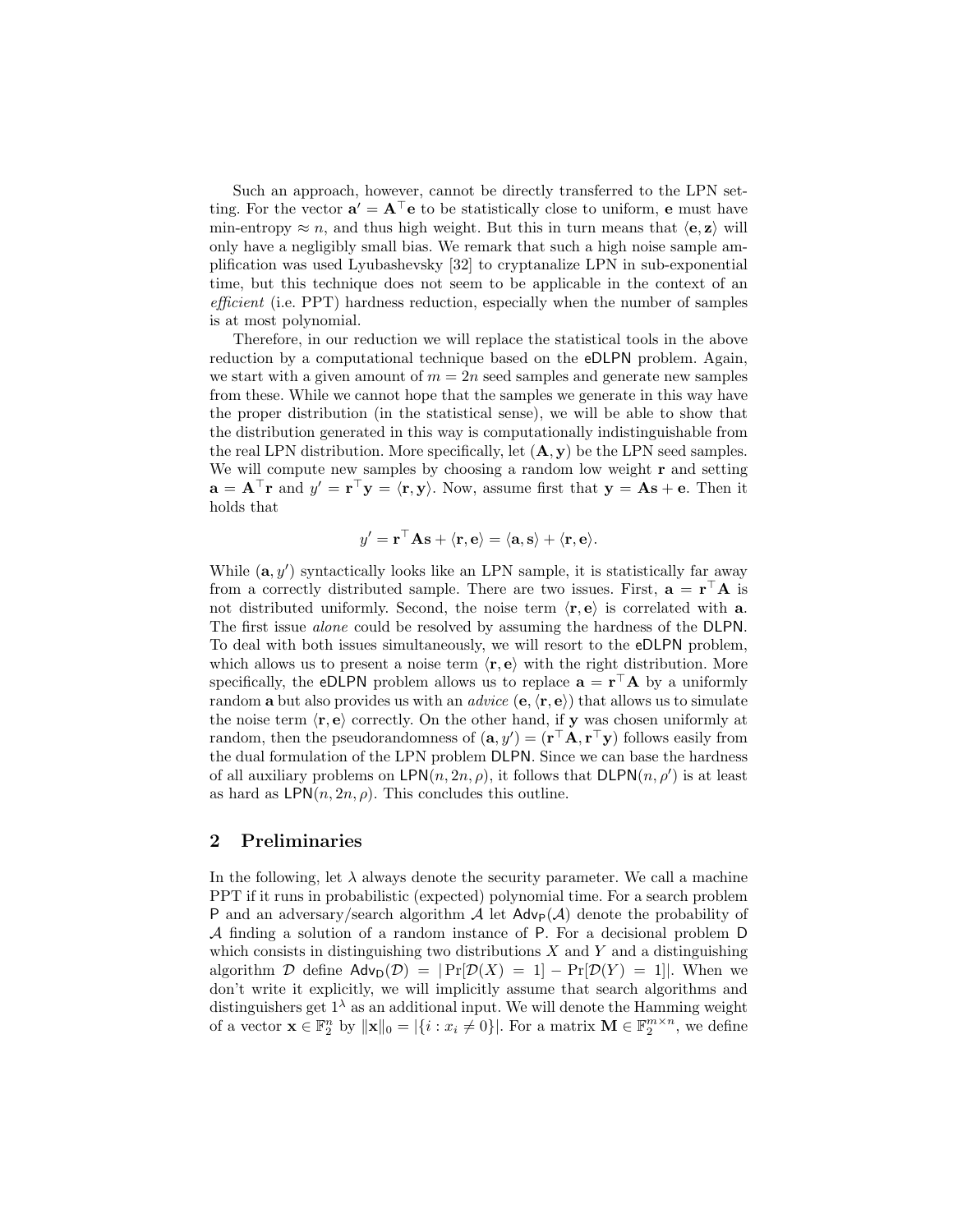the Hamming weight of **M** by  $||\mathbf{M}||_0 = \max_i ||\mathbf{m}_i||_0$  where the  $\mathbf{m}_i$  are the column vectors of M. It follows easily for all  $M \in \mathbb{F}_2^{m \times n}$  and  $\mathbf{x} \in \mathbb{F}_2^n$  that  $||M\mathbf{x}||_0 \leq$  $\|\mathbf{M}\|_0 \cdot \|\mathbf{x}\|_0$ . We need asymptotically good, efficiently decodable binary linear codes for the construction of our KDM secure public key encryption scheme. A binary linear  $[k, n]$  code C is a n dimensional subspace of  $\mathbb{F}_2^k$ . We call  $\mathbf{G} \in \mathbb{F}_2^{k \times n}$ a generator matrix of C if every  $c \in C$  can be written as  $c = Gx$  for some  $x \in C$  $\mathbb{F}_2^n$ . We assume codes C come with efficient encoding and decoding procedures C.Encode and C.Decode, where C.Encode( $\mathbf{x}$ ) =  $\mathbf{G} \cdot \mathbf{x}$  for some generator matrix G of C. An error correcting code can efficiently correct an  $\alpha$  fraction of errors, if for every  $\mathbf{e} \in \mathbb{F}_2^k$  with  $\|\mathbf{e}\|_0 \leq \alpha k$ , it holds that C.Decode(C.Encode(x) + e) = x. There exists a large corpus of literature of linear codes that can efficiently correct a constant fraction of errors, for instance concatenated codes [25] or expander codes [38,39].

### 2.1 Learning Parity with Noise

We will denote the Bernoulli distribution with parameter  $\rho \in [0, 1/2]$  on  $\mathbb{F}_2^m$ by Ber $(m, \rho)$ . For an  $e \leftarrow s$  Ber $(m, \rho)$ , each component  $e_i$  of e independently takes the value 1 with probability  $\rho$  and 0 with probability  $1 - \rho$ . We write  $\text{Ber}(\rho) := \text{Ber}(1, \rho)$ . We will distinguish between LPN with a bounded and an unbounded number of samples.

Definition 1 (Learning Parity with Noise). Let  $\chi$  be an error distribution on  $\mathbb{F}_2^m$  and  $\rho = \rho(\lambda) \in [0, 1/2]$ . Let  $\mathbf{A} \leftarrow_{\mathbb{S}} \mathbb{F}_2^{m \times n}$  be chosen uniformly at random, let  $s \leftarrow s \mathbb{F}_2^n$  be chosen uniformly at random and let  $e \leftarrow s \chi$ .

- 1. In the bounded samples search problem  $\text{LPN}(n, m, \chi)$ , the goal is to find s, given  $(A, As + e)$ .
- 2. In the unbounded samples search problem  $\text{LPN}(n, \rho)$ , the goal is to find s, given an oracle that outputs an arbitrary number of samples of the form  $(a, \langle a, s \rangle + e)$ , where  $a \leftarrow_s \mathbb{F}_2^n$  and  $e \leftarrow_s \text{Ber}(\rho)$ .
- 3. In the bounded samples decisional problem  $\text{DLPN}(n, m, \chi)$ , the goal is to distinguish the distributions  $(A, As + e)$  and  $(A, u)$ , where  $u \leftarrow s \mathbb{F}_2^m$  is chosen uniformly at random.
- 4. In the unbounded samples decisional problem  $\text{DLPN}(n, \rho)$ , the goal is to distinguish two oracles, namely one that outputs samples of the form  $(a, \langle a, s \rangle +$ e) (where  $\mathbf{a} \leftarrow s \mathbb{F}_2^n$  and  $e \leftarrow s \text{Ber}(\rho)$ ) from one that outputs samples of the form  $(\mathbf{a}, u)$  (where  $\mathbf{a} \leftarrow_{\$} \mathbb{F}_2^n$  and  $u \leftarrow_{\$} \mathbb{F}_2$ ).

For bounded samples LPN with errors **e** from the Bernoulli distribution  $Ber(m, \rho)$ we will write LPN $(n, m, \rho)$  for LPN $(n, m, \text{Ber}(m, \rho))$  and also DLPN $(n, m, \rho)$  for DLPN(n, m, Ber(m,  $\rho$ )). By a standard argument, one can show that if  $e \in \mathbb{F}_2^m$ is distributed according to Ber $(m, \rho)$  and  $\mathbf{z} \in \mathbb{F}_2^m$  is an arbitrary vector of weight  $\lfloor \rho m \rfloor$ , then  $\langle z, e \rangle$  is distributed according to Ber( $\rho'$ ), where  $\rho' = \frac{1}{2}$  $\frac{1}{2}(1-2\rho)^{\lfloor \rho m \rfloor} \leq \rho^2 m$ . Following Alekhnovich [6], we will choose the noise parameter  $\rho$  of the form  $O(1/\sqrt{n})$  and  $n, m = \Omega(\lambda^2)$  to be able to use low weight vectors as trapdoors and have  $2^{\lambda}$  (conjectured) security for LPN $(n, m, \rho)$ .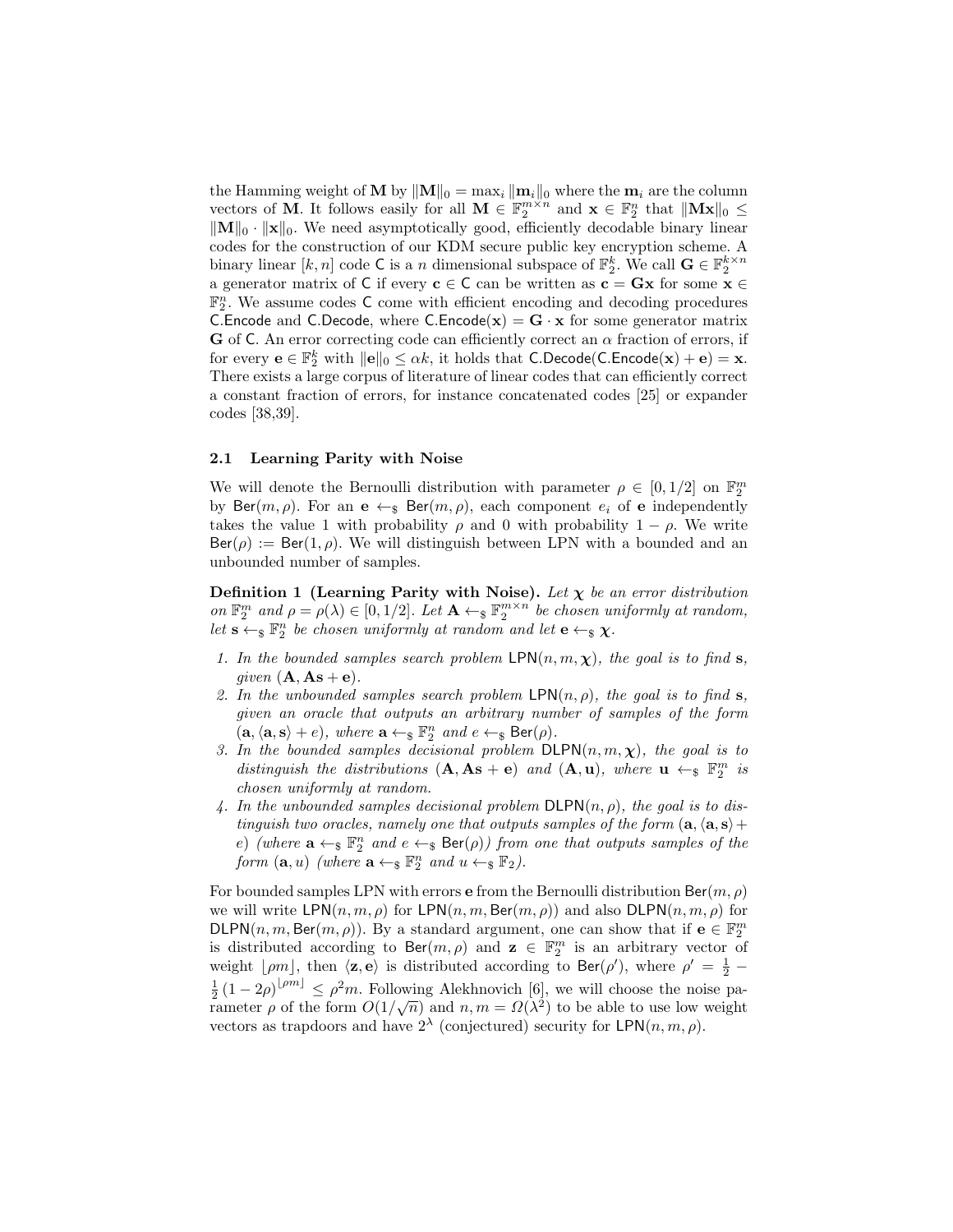A series of works have established relations between search and decisional LPN problems [13,30,11]. The hardness reduction of Applebaum et al. [11] is sample preserving, i.e. it shows that the hardness of  $\text{DLPN}(n, m, \chi)$  follows directly from the hardness of  $\mathsf{LPN}(n,m,\boldsymbol{\chi}),$  for any error distribution  $\boldsymbol{\chi}.$ 

**Lemma 1** (Applebaum et al. [11]). Let  $\chi$  be an error distribution on  $\mathbb{F}_2^m$  and assume that  $\text{LPN}(n, m, \chi)$  is hard. Then  $\text{DLPN}(n, m, \chi)$  is also hard. More specifically, assume there exists a PPT adversary A that distinguishes  $\text{DLPN}(n, m, \chi)$ with advantage  $\epsilon$ . Then there exists a PPT adversary A' that breaks LPN $(n, m, \chi)$ with advantage  $\epsilon^2/8$ .

Let  $S(m, \rho)$  denote the distribution on  $\mathbb{F}_2^m$  which outputs uniformly random vectors in  $\mathbb{F}_2^m$  of weight  $\lfloor \rho m \rfloor$ , i.e.  $\mathsf{S}(m, \rho)$  is the uniform distribution on the set  $M = {\mathbf{x} \in \mathbb{F}_2^m \mid ||\mathbf{x}||_0 = [ \rho m ]}.$  It is easy to see that if  $\textsf{LPN}(n, m, \rho)$  is hard, then  $\textsf{LPN}(n, m, \textsf{S}(m, \rho))$  is also hard.

**Corollary 1.** Let A be a PPT adversary that breaks  $\text{LPN}(n, m, S(m, \rho))$  with advantage  $\epsilon$ . Then there exists a PPT adversary A' that breaks LPN $(n, m, \rho)$ with advantage  $\frac{(1-o(1))\epsilon}{\sqrt{2}}$  $\frac{(1-\partial(1))\epsilon}{2\pi m\rho(1-\rho)}$ . Moreover, if there exists a PPT distinguisher  $\mathcal D$ that distinguishes  $\text{DLPN}(n, m, \mathsf{S}(m, \rho))$  with advantage  $\epsilon$ , then there exists a PPT adversary A' that breaks LPN $(n, m, \rho)$  with advantage  $\frac{(1 - o(1))\epsilon^2}{\sqrt{n}}$  $\frac{(1-o(1))\epsilon^2}{8\cdot\sqrt{2\pi m\rho(1-\rho)}}$ .

For a proof of Corollary 1, refer to the full version [21]. As a convenient reformulation of the LPN problem, we define the decisional dual LPN problem.

Definition 2. Let  $\mathbf{A} \leftarrow_{\$} \mathbb{F}_{2}^{m \times n}$ ,  $\mathbf{R} \leftarrow_{\$} \text{Ber}(k \times m, \rho)$ ,  $\mathbf{a} \leftarrow_{\$} \mathbb{F}_{2}^{m}$ ,  $\mathbf{U} \leftarrow_{\$} \mathbb{F}_{2}^{k \times n}$ and  $\mathbf{u} \leftarrow_{\$} \mathbb{F}_2^k$ . The goal of the DDLPN $(n, m, k, \rho)$  problem is to distinguish the distributions  $(A, RA, a, Ra)$  and  $(A, U, a, u)$ .

The hardness of DDLPN $(n, m, k, \rho)$  follows from DLPN $(n, m, \rho)$  (see e.g. [10] or  $[22]$ ) using the fact that for a randomly chosen matrix **A** we can also sample a random **H** such that it holds  $\mathbf{H} \cdot \mathbf{A} = \mathbf{0}$  and **H** is uniformly random (not given A).

**Lemma 2.** Let  $m \geq 2n$ . Assume there exists a PPT distinguisher  $D$  that distinguishes the problem DDLPN $(n, m, k, \rho)$  with advantage  $\epsilon$ . Then there exists a PPT adversary A that breaks LPN $(n, m, \rho)$  with advantage  $\frac{\epsilon^2}{8k^2}$ .

Following Kiltz et al. [31] and Alperin-Sheriff and Peikert [7], we provide a definition of the extended LPN problem. We only define the extended LPN problem for Bernoulli error distributions.

**Definition 3.** Let  $\chi$  be any distribution on  $\mathbb{F}_2^m$ . Let  $\mathbf{A} \leftarrow_s \mathbb{F}_2^{m \times n}$ ,  $\mathbf{R} \leftarrow_s \text{Ber}(k \times n)$  $(m, \rho)$ ,  $\mathbf{U} \leftarrow_{\$} \mathbb{F}_2^{k \times n}$  and  $\mathbf{e} \leftarrow_{\$} \chi$ . The goal of the eDLPN $(n, m, k, \rho, \chi)$  problem is to distinguish the distributions  $(A, RA, e, Re)$  and  $(A, U, e, Re)$ .

The hardness of  $eDLPN(n, m, k, \rho, \chi)$  can be established from  $LPN(n, m, \rho)$ .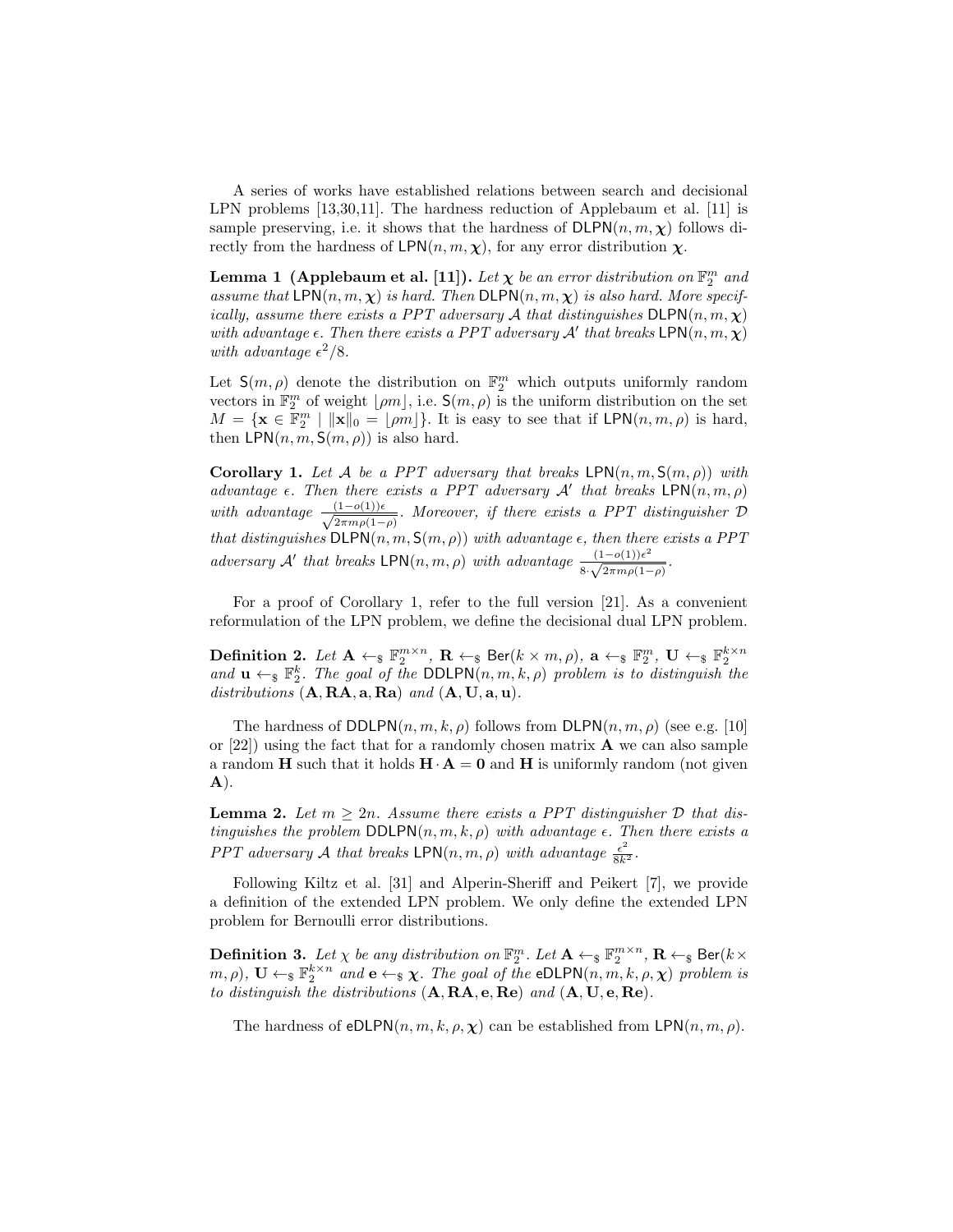**Lemma 3.** Let  $m \ge 2n$ . Then for any distribution  $\chi$  on  $\mathbb{F}_2^m$  and any  $k =$  $\text{poly}(\lambda)$  it holds that if there exists a PPT distinguisher  $\mathcal D$  that distinguishes eDLPN $(n, m, k, \rho, \chi)$  with advantage  $\epsilon$ , then there exists a PPT adversary A that breaks  $\textsf{LPN}(n,m,\rho)$  with advantage  $\frac{\epsilon^2}{8k^2}$ .

For a proof of Lemma 3 we refer the reader either to [7] or the full version of this paper [21].

### 2.2 Key Dependent Message Secure Public Key Encryption

Syntactically, a public key encryption scheme PKE consists of three PPT algorithms PKE.KeyGen, PKE.Enc and PKE.Dec, such that PKE.KeyGen generates a pair  $(pk, sk)$  of public and secret keys, PKE. Enc takes a public key pk and a plaintext m and outputs a ciphertext c and PKE.Dec takes a secret key sk and a ciphertext  $\mathfrak c$  and outputs a plaintext  $\mathfrak m$ . We say that PKE is correct, if it holds for all plaintexts  $\mathfrak m$  (of size corresponding to  $\lambda$ ) that if  $(pk, sk) \leftarrow \mathsf{PKE}$ .KeyGen $(1^{\lambda})$ , then

 $PKE.Dec(sk, PKE.Enc(pk, m)) = m$ ,

except with negligible probability over the randomness used by PKE.KeyGen, PKE.Enc and PKE.Dec. The security notion we consider in this work is key dependent message security under chosen plaintext attacks. In the security experiment corresponding to this notion, the adversary gets a list of public keys  $\{pk_i\}$  and access to an oracle that computes encryptions of functions of the secret keys. We call such dependencies key cycles, even though the functional relationships the adversary obtains can be more complex than key cycles.

Definition 4. We say a public key encryption-scheme PKE is ciphertext indistinguishable under key dependent message chosen plaintext attacks (KDM-CPA) for cycles of length l with respect to a class  $\mathcal F$  of functions mapping l secret keys to a plaintext, if every PPT-adversary A has success-probability at most negligibly better than  $1/2$  in the experiment KDM-CPA<sub>F,l</sub>, i.e. Pr[KDM-CPA<sub>F,l</sub>(A) =  $1] \leq \frac{1}{2} + \mathsf{negl}(\lambda).$ 

Experiment KDM-CPA<sup>F</sup>,l For i = 1, . . . , l (pk<sup>i</sup> , ski) ← PKE.KeyGen(1<sup>λ</sup> ) b ←\$ {0, 1} b <sup>0</sup> ← A<sup>O</sup>KDM(·,·) ({pki}, 1 λ ) Return 1 iff b = b 0 . OKDM(f, j) If b = 0 f ← 0 c ← PKE.Enc(pk<sup>j</sup> , f({ski})) Return c

Remark 1. We implicitly assume that sanity checks are performed by the oracle, i.e. it only accepts KDM queries with  $f \in \mathcal{F}$  and  $j \in \{1, \ldots, l\}$ . Moreover, we assume that the KDM oracle may have access to all local variables of the experiment KDM-CPA, in particular the  $pk_i$  and  $sk_i$  and the bit b.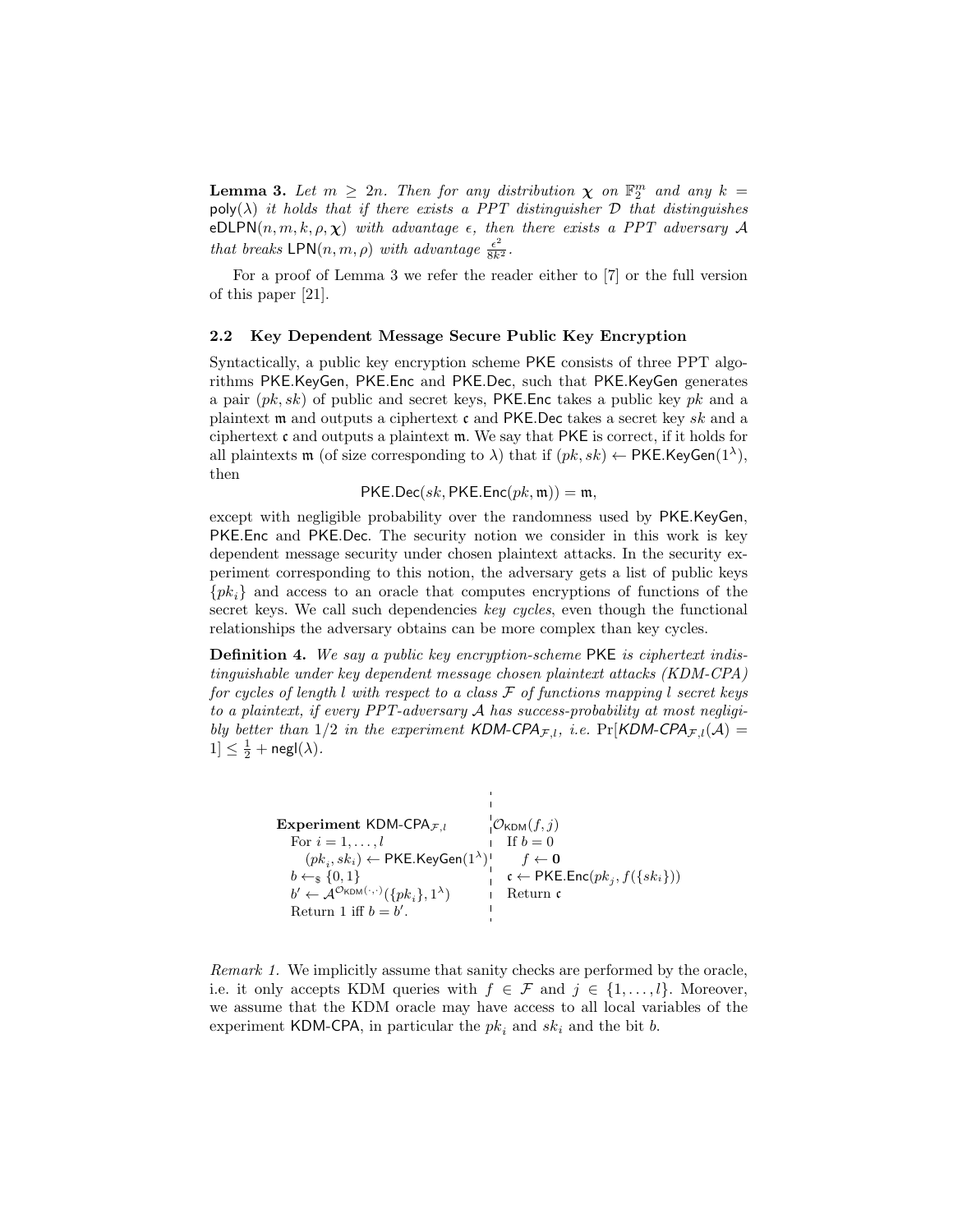Applebaum [8] provides a general transfomation which transforms any public key encryption scheme with KDM security against affine functions into a public key encryption scheme with KDM security against arbitrary functions with circuits of bounded size. Thus, it is sufficient to construct a public key encryption scheme with KDM security against affine functions to obtain a scheme with security against the more general class of functions.

# 3 KDM Secure Public Key Encryption from Low Noise LPN

In this section we will provide a public key encryption scheme with KDM security for affine functions based on the hardness of the low noise LPN problem.

**Construction 1** Let  $n, m, k = \text{poly}(\lambda)$  be positive integers with  $m > k > n$ . Let C be binary linear code of length k and dimension n and efficient encoding and decoding procedures C.Encode and C.Decode. The public key encrypion scheme  $PKE = (PKE.KeyGen, PKE. Enc, PKE. Dec)$  is given by the following algorithms. The message space of PKE is  $\mathbb{F}_2^n$ .

$$
\begin{array}{l|l|l|l}\n\texttt{PKE}.\mathsf{KeyGen}(1^\lambda): & & & & & & & & & \\
\mathbf{A} \leftarrow_{\$} \mathbb{F}_2^{m \times n} & & & & & & & \\
\mathbf{s} \leftarrow_{\$} \mathbb{F}_2^n & & & & & & \\
\mathbf{s} \leftarrow_{\$} \mathbb{F}_2^n & & & & & & \\
\mathbf{R} \leftarrow_{\$} \mathsf{Ber}(k \times m, \rho) & & & & & & \\
\mathbf{s} \leftarrow_{\$} \mathsf{Ber}(m, \rho) & & & & & & \\
\mathbf{R} \leftarrow_{\$} \mathsf{Ber}(k \times m, \rho) & & & & & & \\
\mathbf{s} \leftarrow_{\$} \mathbf{Pr}(k \times m, \rho) & & & & & & \\
\mathbf{R} \leftarrow_{\$} \mathbf{Pr}(k \times m, \rho) & & & & & & \\
\mathbf{R} \leftarrow_{\$} \mathbf{Pr}(k \times m, \rho) & & & & & & \\
\mathbf{R} \leftarrow_{\$} \mathbf{Pr}(k \times m, \rho) & & & & & & \\
\mathbf{R} \leftarrow_{\$} \mathbf{Pr}(k \times m, \rho) & & & & & & \\
\mathbf{R} \leftarrow_{\$} \mathbf{Pr}(k \times m, \rho) & & & & & & \\
\mathbf{R} \leftarrow_{\$} \mathbf{Pr}(k \times m, \rho) & & & & & \\
\mathbf{R} \leftarrow_{\$} \mathbf{Pr}(k \times m, \rho) & & & & & & \\
\mathbf{R} \leftarrow_{\$} \mathbf{Pr}(k \times m, \rho) & & & & & & \\
\mathbf{R} \leftarrow_{\$} \mathbf{Pr}(k \times m, \rho) & & & & & & \\
\mathbf{R} \leftarrow_{\$} \mathbf{Pr}(k \times m, \rho) & & & & & & \\
\mathbf{R} \leftarrow_{\$} \mathbf{Pr}(k \times m, \rho) & & & & & & \\
\mathbf{R} \leftarrow_{\$} \mathbf{Pr}(k \times m, \rho) & & & & & & \\
\mathbf{R} \leftarrow_{\$} \mathbf{Pr}(k \times m, \rho) & & & & & & \\
\mathbf{R} \leftarrow_{\$} \mathbf{Pr}(k \times m, \rho) & & & & & & \\
\mathbf{R} \leftarrow_{\$} \mathbf{Pr}(k \times m,
$$

### 3.1 Correctness

We will first show that the scheme PKE is correct.

**Lemma 4.** Assume that C.Decode can efficiently decode from  $\rho' = 4\rho^2 km$  errors. Then the scheme PKE is correct.

The condition of Lemma 4 can be met by choosing  $m, k = \Omega(n)$  and  $\rho = \sqrt{n}$ .  $O(1/\sqrt{n})$ . Thus, to obtain conjectured  $2^{\lambda}$ -hardness for LPN, we can take usual parameter choices of  $m, n, k = \Theta(\lambda^2)$  and  $\rho = \Theta(1/\lambda)$  (as in [6,22,31]).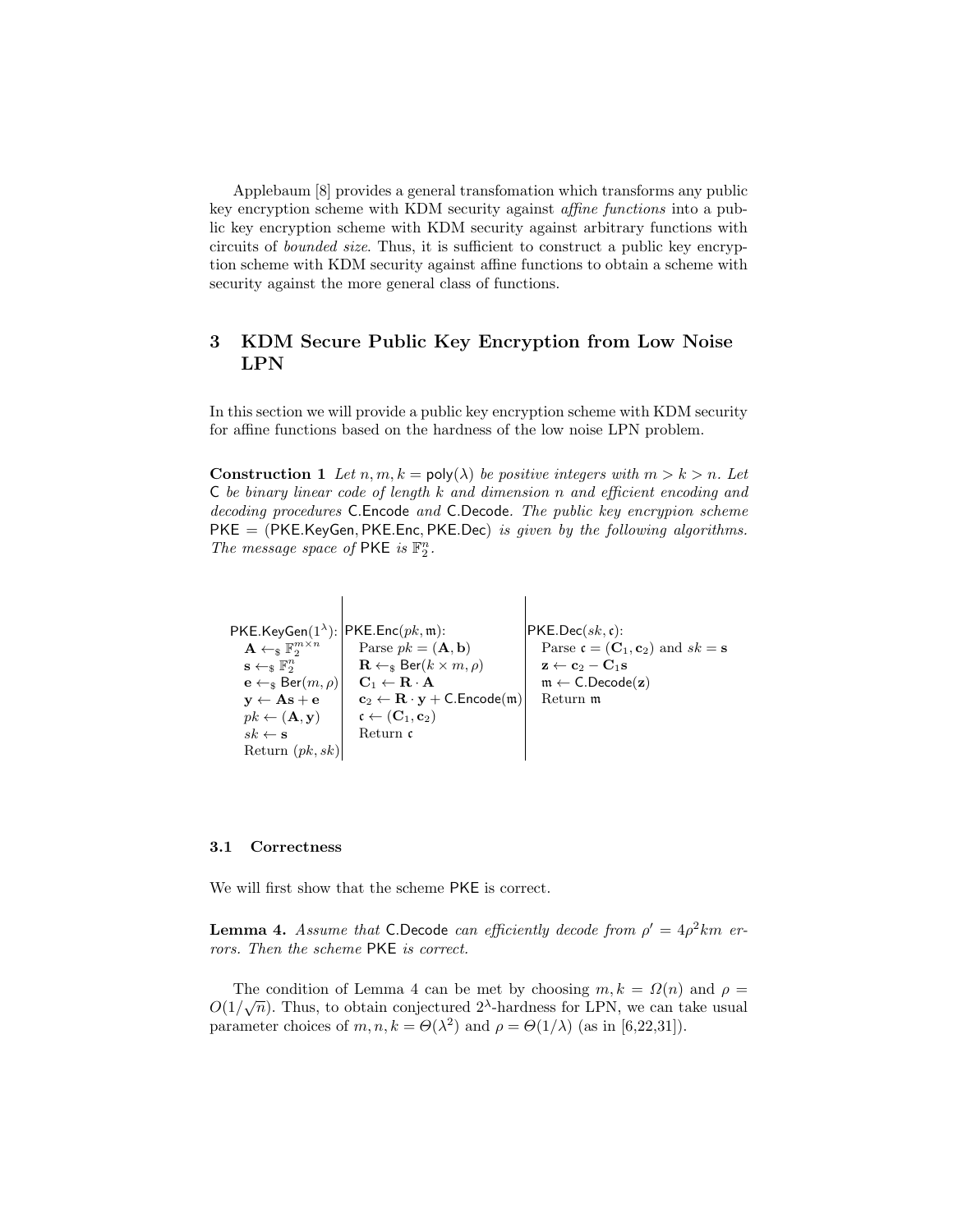*Proof.* Assume that  $c = (C_1, c_2)$  is a ciphertext generated by PKE. Enc. Consider the term z computed during decryption. It holds that

$$
z = c_2 - C_1s
$$
  
= Ry + C.Encode(m) - RAs  
= C.Encode(m) + R(As + e) - RAs  
= C.Encode(m) + Re

By a Chernoff bound, it holds that  $||\mathbf{e}|| \leq 2\rho m$ , except with negligible probability  $e^{-\frac{1}{3}\rho m}$ . Also by a Chernoff bound and a union bound, it holds that  $\|\mathbf{R}\|_0 \leq 2\rho k$ , except with negligible probability  $m \cdot e^{-\frac{1}{3}\rho k}$ . Therefore,

 $\|\textbf{Re}\|_0 \leq \|\textbf{R}\|_0 \cdot \|\textbf{e}\|_0 \leq 4\rho^2 km,$ 

except with negligible probability over the choice of  $e$  and  $R$ . Consequently, C.Decode will be able to decode m from z.

### 3.2 KDM-CPA security

We will now prove KDM-CPA security of PKE.

**Theorem 1.** Let  $\lambda$  be a security parameter and  $n, m, k, l = \text{poly}(\lambda)$  with  $m \geq 2n$ and  $l \geq 1$ . Let  $\rho = \rho(\lambda) \in [0, 1/2]$ . Let  $\mathcal{F} = \{f : (\mathbb{F}_2^n)^l \to \mathbb{F}_2^n\}$  be a family of affine functions. If  $eDLPN(n, m, k, \rho, Ber(m, \rho))$ ,  $DLPN(n, l \cdot m, \rho)$  and DDLPN $(n, m, k, \rho)$  are hard, then the scheme PKE is KDM-CPA<sub>F,l</sub> secure. More precisely, assume that A is a PPT adversary that breaks the KDM-CPA<sub>F,l</sub> security of PKE with advantage  $\mathsf{Adv}_{\mathsf{KDM}\text{-}\mathsf{CPA}}(\mathcal{A})$  and queries its KDM oracle at most  $q = \text{poly}(\lambda)$  times. Then there exist PPT distinguishers  $\mathcal{D}_1$  and  $\mathcal{D}_2$  against the problem eDLPN $(n, m, k, \rho, \text{Ber}(m, \rho)), \mathcal{D}_3$  against DLPN $(n, l \cdot m, \rho)$  and  $\mathcal{D}_4$ against  $DDLPN(n, m, k, \rho)$  such that

> $\mathsf{Adv}_{\mathsf{KDM}\text{-}\mathsf{CPA}}(\mathcal{A}) \leq lq \cdot \mathsf{Adv}_{\mathsf{eDLPN}}(\mathcal{D}_1) + lq \cdot \mathsf{Adv}_{\mathsf{eDLPN}}(\mathcal{D}_2)$ + Adv<sub>DLPN</sub> $(\mathcal{D}_3)$  + lq · Adv<sub>DDLPN</sub> $(\mathcal{D}_4)$ .

**Corollary 2.** Let  $n, m, k, l, \rho$  and F be as in Theorem 1. If  $\textsf{LPN}(n, l \cdot m, \rho)$  is hard, then PKE is KDM-CPA<sub>F,l</sub> secure. More precisely, assume that A is a PPT adversary that breaks the KDM-CPA<sub>F,l</sub> of PKE with advantage  $\epsilon$  and queries its KDM oracle at most  $q = poly(\lambda)$  times. Then there exists a PPT adversary  $\mathcal{A}^*$ that solves LPN $(n, l \cdot m, \rho)$  with advantage  $\frac{\epsilon^2}{128k^2}$  $\frac{\epsilon^2}{128k^2l^2q^2}$ .

The qualitative statement of Corollary 2 follows directly from Theorem 1 and Lemmas 1, 2 and 3. For the quantitative statement refer to the full version of this paper [21]. We will now provide a sketch for the proof of Theorem 1. See the full version [21] for the complete proof.

Proof (Proof Sketch for Theorem 1). Let A be a KDM-CPA adversary against PKE. Consider the following sequence of hybrid games. For notational convenience we assume that the oracles have access to all local variables of the games (without explicitly specifying so). We will first provide an overview of game 1 - 8 on the next pages.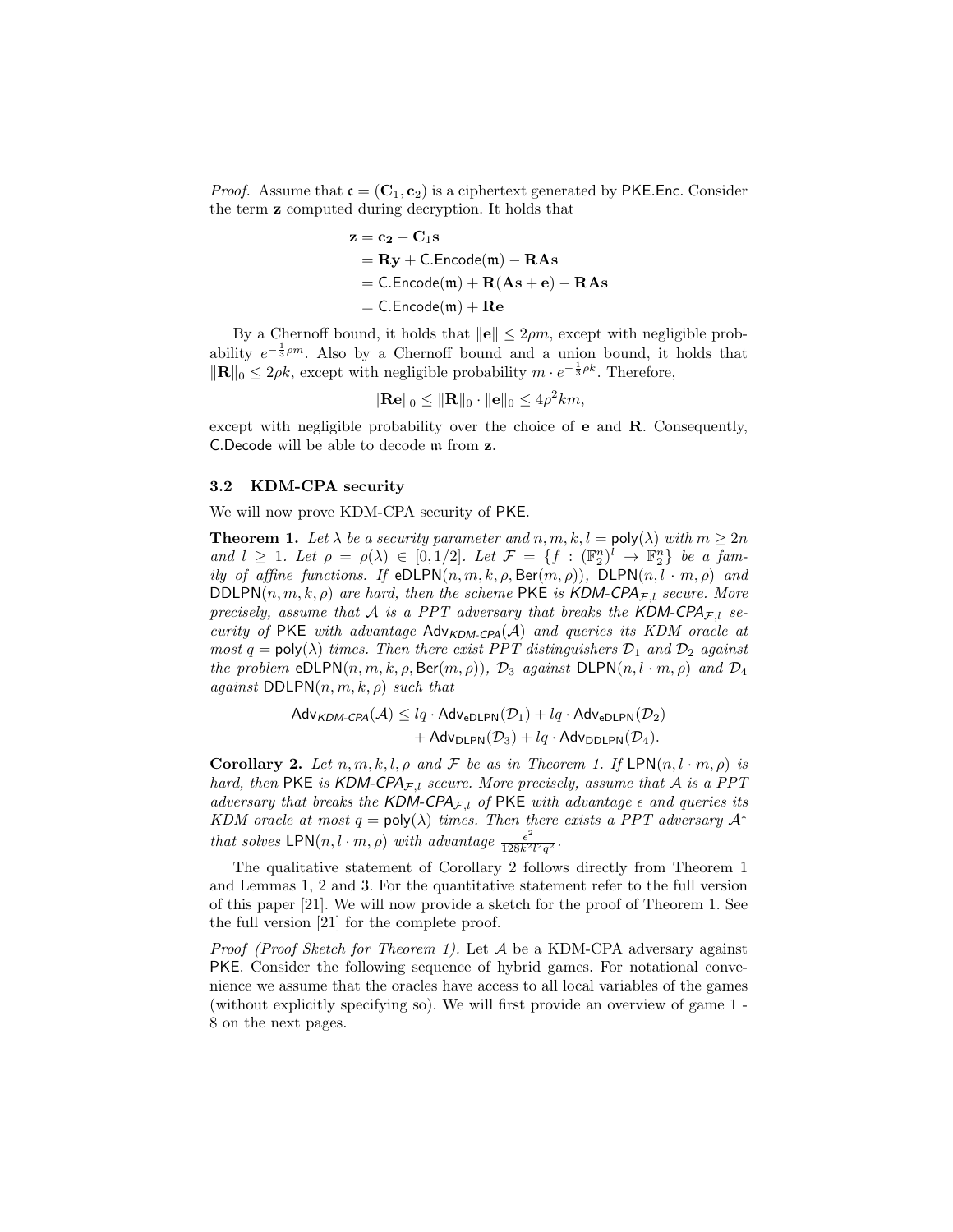Game 1 For  $i=1,\ldots,l$  $\mathbf{A}_i \leftarrow_\$ \mathbb{F}_2^{m \times n}$  $\mathbf{s}_i \leftarrow_\$ \mathbb{F}_2^n, \, \mathbf{e}_i \leftarrow_\$ \textsf{Ber}(m,\rho)$  $y \leftarrow A_i s_i + e_i$  $pk_i \leftarrow (\mathbf{A}_i, \mathbf{y}_i), sk \leftarrow \mathbf{s}_i$  $b \leftarrow_s \{0, 1\}$  $b' \leftarrow \mathcal{A}^{\mathcal{O}_{\mathsf{KDM}}(\cdot,\cdot)}(\{pk_i\},1^{\lambda})$ Return 1 iff  $b = b'$  $\mathcal{O}_{\text{KDM}}(f, j)$ If  $b = 0$  $f \leftarrow \mathbf{0}$  $\mathbf{R} \leftarrow_s \text{Ber}(k \times m, \rho)$  $\mathbf{C}_1 \leftarrow \mathbf{R} \cdot \mathbf{A}_j$  $\mathbf{c}_2 \leftarrow \mathbf{R} \cdot \mathbf{y}_j + \mathsf{C}.\mathsf{Encode}(f(\{sk_i\}))$  $\mathfrak{c} \leftarrow (\mathbf{C}_1, \mathbf{c}_2)$ Return c Game 2  $\mathbf{s} \leftarrow \mathbb{F}_2^n$ For  $i = 1, \ldots, l$  $\mathbf{A}_i \leftarrow$   $\mathbb{F}_2^{m \times n}$ ,  $\mathbf{e}_i \leftarrow$  Ber $(m, \rho)$  $\mathbf{y}_i' \leftarrow \mathbf{A}_i\mathbf{s} + \mathbf{e}_i$  $\mathbf{s}'_i \leftarrow_\$ \mathbb{F}_2^n$  $\mathbf{s}_i \leftarrow \mathbf{s} + \mathbf{s}_i', \, \mathbf{y}_i \leftarrow \mathbf{y}_i' + \mathbf{A}_i \mathbf{s}_i'$  $pk_i \leftarrow (\mathbf{A}_i, \mathbf{y}_i), sk \leftarrow \mathbf{s}_i$  $b \leftarrow s \{0, 1\}$  $b' \leftarrow \mathcal{A}^{\mathcal{O}_{\mathsf{KDM}}(\cdot,\cdot)}(\{pk_i\},1^{\lambda})$ Return 1 iff  $b = b'$  $\mathcal{O}_{\mathsf{KDM}}(f,j)$ If  $b = 0$  $f \leftarrow \mathbf{0}$ Compute  $\mathbf{T}_f$ ,  $\mathbf{t}_f$  s.t.  $f({sk_i}) = \mathbf{T}_f \mathbf{s} + \mathbf{t}_f$ , using that  $sk_i = \mathbf{s} + \mathbf{s}'_i$  $\mathbf{R} \leftarrow_s \text{Ber}(k \times m, \rho)$  $\mathbf{C}_1 \leftarrow \mathbf{R} \cdot \mathbf{A}_j$  $\mathbf{c}_2 \leftarrow \mathbf{R} \cdot \mathbf{y}_j + \mathbf{G} \cdot (\mathbf{T}_f \mathbf{s} + \mathbf{t}_f)$  $c \leftarrow (C_1, c_2)$ Return c Game 3  $\mathbf{s} \leftarrow \mathbb{F}_2^n$ For  $i = 1, \ldots, l$  $\mathbf{A}_i \leftarrow$   $\mathbb{F}_2^{m \times n}$ ,  $\mathbf{e}_i \leftarrow$  Ber $(m, \rho)$  $\mathbf{y}_i' \leftarrow \mathbf{A}_i\bar{\mathbf{s}} + \mathbf{e}_i$  $\mathbf{s}'_i \leftarrow_\$ \mathbb{F}_2^n$  $\mathbf{s}_i \leftarrow \mathbf{s} + \mathbf{s}_i', \, \mathbf{y}_i \leftarrow \mathbf{y}_i' + \mathbf{A}_i \mathbf{s}_i'$  $pk_i \leftarrow (\mathbf{A}_i, \mathbf{y}_i), sk \leftarrow \mathbf{s}_i$  $b \leftarrow s \{0, 1\}$  $b' \leftarrow \mathcal{A}^{\mathcal{O}_{\mathsf{KDM}}(\cdot,\cdot)}(\{pk_i\},1^{\lambda})$ Return 1 iff  $b = b'$ .  $\mathcal{O}_{\mathsf{KDM}}(f,j)$ If  $b = 0$  $f \leftarrow \mathbf{0}$ Compute  $\mathbf{T}_f$ ,  $\mathbf{t}_f$  s.t.  $f({sk_i}) = \mathbf{T}_f \mathbf{s} + \mathbf{t}_f$ , using that  $sk_i = \mathbf{s} + \mathbf{s}'_i$  $\mathbf{R} \leftarrow$ <sub>\$</sub> Ber( $k \times m, \rho$ )  $\mathbf{C}_1 \leftarrow \mathbf{R} \cdot \mathbf{A}_j$  $\mathbf{c}_2 \leftarrow (\mathbf{C}_1 + \mathbf{G} \mathbf{T}_f) \cdot \mathbf{s} + \mathbf{R} \mathbf{e}_j + \mathbf{G} \mathbf{t}_f + \mathbf{C}_1 \mathbf{s}'_j$  $\mathfrak{c} \leftarrow (\mathbf{C}_1, \mathbf{c}_2)$ Return c Game 4  $\mathbf{s} \leftarrow \mathbb{F}_2^n$ For  $i=1,\ldots,l$  $\mathbf{A}_i \leftarrow$   $\mathbb{F}_2^{m \times n}$ ,  $\mathbf{e}_i \leftarrow$  Ber $(m, \rho)$  $\mathbf{y}_i' \leftarrow \mathbf{A}_i\mathbf{s} + \mathbf{e}_i$  $\mathbf{s}'_i \leftarrow_\$ \mathbb{F}_2^n$  $\mathbf{s}_i \leftarrow \mathbf{s} + \mathbf{s}_i', \, \mathbf{y}_i \leftarrow \mathbf{y}_i' + \mathbf{A}_i \mathbf{s}_i'$  $pk_i \leftarrow (\mathbf{A}_i, \mathbf{y}_i), \, sk \leftarrow \mathbf{s}_i$  $b \leftarrow_s \{0, 1\}$  $b' \leftarrow \mathcal{A}^{\mathcal{O}_{\mathsf{KDM}}(\cdot,\cdot)}(\{pk_i\},1^{\lambda})$ Return 1 iff  $b = b'$ .  $\mathcal{O}_{\mathsf{KDM}}(f,j)$ If  $b = 0$  $f \leftarrow \mathbf{0}$ Compute  $\mathbf{T}_f$ ,  $\mathbf{t}_f$  s.t.  $f({sk_i}) = \mathbf{T}_f \mathbf{s} + \mathbf{t}_f$ , using that  $sk_i = \mathbf{s} + \mathbf{s}'_i$  $\mathbf{R} \leftarrow$ <sub>\$</sub> Ber( $k \times m, \rho$ )  $\mathbf{U} \leftarrow_\$ \mathbb{F}_2^{k \times n}$  $\mathbf{C}_1 \leftarrow \mathbf{U}$  $\overline{{\bf c}_2 \leftarrow ({\bf C}_1 + {\bf G}{\bf T}_f)\cdot {\bf s} + {\bf Re}_j + {\bf G}{\bf t}_f + {\bf C}_1{\bf s}_j'$  $\mathfrak{c} \leftarrow (\mathbf{C}_1, \mathbf{c}_2)$ Return c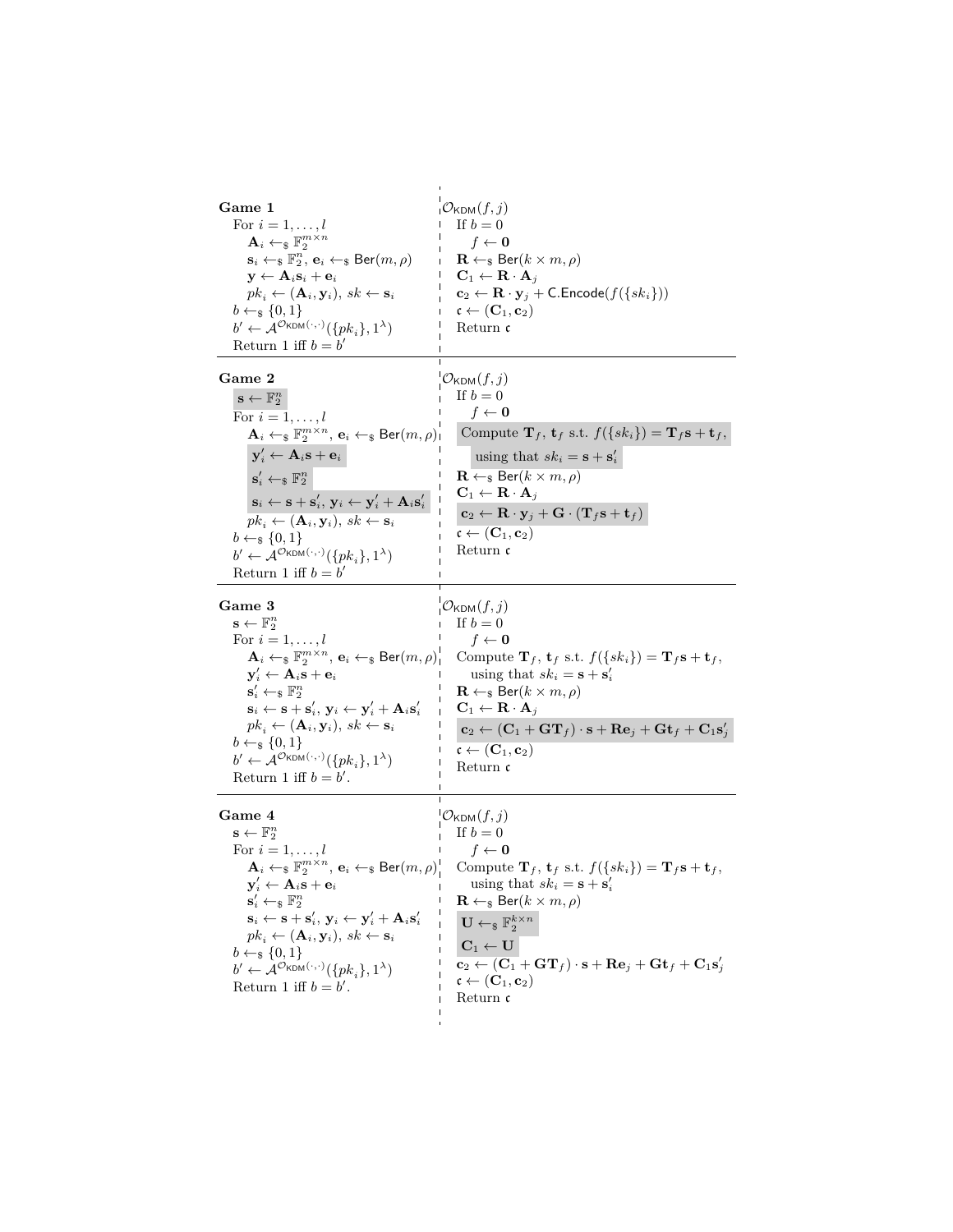| Game 5<br>$\mathbf{s} \leftarrow \mathbb{F}_2^n$<br>For $i=1,\ldots,l$<br>$\mathbf{A}_i \leftarrow_{\$} \mathbb{F}_2^{m \times n}, \mathbf{e}_i \leftarrow_{\$} \mathsf{Ber}(m, \rho)$<br>$y'_i \leftarrow A_i s + e_i$<br>$\mathbf{s}'_i \leftarrow_{\$} \mathbb{F}_2^n$<br>$\mathbf{s}_i \leftarrow \mathbf{s} + \mathbf{s}'_i, \, \mathbf{y}_i \leftarrow \mathbf{y}'_i + \mathbf{A}_i \mathbf{s}'_i$<br>$pk_i \leftarrow (\mathbf{A}_i, \mathbf{y}_i), sk \leftarrow \mathbf{s}_i$<br>$b \leftarrow_{\$} \{0,1\}$<br>$b' \leftarrow \mathcal{A}^{\mathcal{O}_{\mathsf{KDM}}(\cdot, \cdot)}(\{pk_i\}, 1^{\lambda})$<br>Return 1 iff $b = b'$ . | $\mathcal{O}_{\mathsf{KDM}}(f,j)$<br>If $b=0$<br>$f \leftarrow \mathbf{0}$<br>Compute $\mathbf{T}_f$ , $\mathbf{t}_f$ s.t. $f({sk_i}) = \mathbf{T}_f \mathbf{s} + \mathbf{t}_f$ ,<br>using that $sk_i = \mathbf{s} + \mathbf{s}'_i$<br>$\mathbf{R} \leftarrow$ <sub>\$</sub> Ber( $k \times m, \rho$ )<br>$\mathbf{U} \leftarrow_{\$} \mathbb{F}_2^{k \times n}$<br>$\mathbf{C}_1 \leftarrow \mathbf{U} - \mathbf{GT}_f$<br>$\mathbf{c}_2 \leftarrow \mathbf{Us} + \mathbf{Re}_j + \mathbf{Gt}_f + \mathbf{C}_1 \mathbf{s}'_j$<br>$\mathfrak{c} \leftarrow (\mathbf{C}_1, \mathbf{c}_2)$<br>Return c |
|---------------------------------------------------------------------------------------------------------------------------------------------------------------------------------------------------------------------------------------------------------------------------------------------------------------------------------------------------------------------------------------------------------------------------------------------------------------------------------------------------------------------------------------------------------------------------------------------------------------------------------------------------|------------------------------------------------------------------------------------------------------------------------------------------------------------------------------------------------------------------------------------------------------------------------------------------------------------------------------------------------------------------------------------------------------------------------------------------------------------------------------------------------------------------------------------------------------------------------------------------------------|
| Game 6<br>$\mathbf{s} \leftarrow \mathbb{F}_2^n$<br>For $i=1,\ldots,l$<br>$\mathbf{A}_i \leftarrow_{\$} \mathbb{F}_2^{m \times n}, \mathbf{e}_i \leftarrow_{\$} \mathsf{Ber}(m, \rho)^t$<br>$y'_i \leftarrow A_i s + e_i$<br>$\mathbf{s}'_i \leftarrow_{\$} \mathbb{F}_2^n$<br>$\mathbf{s}_i \leftarrow \mathbf{s} + \mathbf{s}_i', \, \mathbf{y}_i \leftarrow \mathbf{y}_i' + \mathbf{A}_i \mathbf{s}_i'$<br>$pk_i \leftarrow (\mathbf{A}_i, \mathbf{y}_i), sk \leftarrow \mathbf{s}_i$<br>$b \leftarrow_{\$} \{0,1\}$<br>$b' \leftarrow \mathcal{A}^{\mathcal{O}_{\mathsf{KDM}}(\cdot,\cdot)}(\{pk_i\},1^{\lambda})$<br>Return 1 iff $b = b'$ . | $\mathcal{O}_{\mathsf{KDM}}(f,j)$<br>If $b=0$<br>$f \leftarrow \mathbf{0}$<br>Compute $\mathbf{T}_f$ , $\mathbf{t}_f$ s.t. $f({sk_i}) = \mathbf{T}_f \mathbf{s} + \mathbf{t}_f$ ,<br>using that $sk_i = \mathbf{s} + \mathbf{s}'_i$<br>$\mathbf{R} \leftarrow_{\$} \mathsf{Ber}(k \times m, \rho)$<br>$\mathbf{C}_1 \leftarrow \mathbf{RA}_j - \mathbf{GT}_f$<br>$\mathbf{c}_2 \leftarrow \mathbf{R} \mathbf{A}_j \mathbf{s} + \mathbf{R} \mathbf{e}_j + \mathbf{G} \mathbf{t}_f + \mathbf{C}_1 \mathbf{s}'_j$<br>$\mathfrak{c} \leftarrow (\mathbf{C}_1, \mathbf{c}_2)$<br>Return c                 |
| Game 7<br>For $i=1,\ldots,l$<br>$\mathbf{A}_i \leftarrow \mathbb{s} \ \mathbb{F}_2^{m \times n}$<br>$\mathbf{y}'_i \leftarrow_{\$} \mathbb{F}_2^m$<br>$\mathbf{s}'_i \leftarrow_{\$} \mathbb{F}_2^n$<br>$y_i \leftarrow y'_i + A_i s'_i$<br>$pk_i \leftarrow (\mathbf{A}_i, \mathbf{y}_i)$<br>$b \leftarrow s \{0,1\}$<br>$b' \leftarrow \mathcal{A}^{\mathcal{O}_{\mathsf{KDM}}(\cdot, \cdot)}(\{pk_i\}, 1^{\lambda})$<br>Return 1 iff $b = b'$ .                                                                                                                                                                                                | $\mathcal{O}_{\mathsf{KDM}}(f,j)$<br>If $b=0$<br>$f \leftarrow \mathbf{0}$<br>Compute $\mathbf{T}_f$ , $\mathbf{t}_f$ s.t. $f({sk_i}) = \mathbf{T}_f \mathbf{s} + \mathbf{t}_f$ ,<br>using that $sk_i = \mathbf{s} + \mathbf{s}'_i$<br>$\mathbf{R} \leftarrow_{\$} \mathsf{Ber}(k \times m, \rho)$<br>$\mathbf{C}_1 \leftarrow \mathbf{RA}_j - \mathbf{GT}_f$<br>$\mathbf{c}_2 \leftarrow \mathbf{R} \mathbf{y}_j' + \mathbf{G} \mathbf{t}_f + \mathbf{C}_1 \mathbf{s}_j'$<br>$\mathfrak{c} \leftarrow (\mathbf{C}_1, \mathbf{c}_2)$<br>Return c                                                     |
| Game 8<br>For $i=1,\ldots,l$<br>$\mathbf{A}_i \leftarrow \S \mathbb{F}_2^{m \times n}$<br>$\mathbf{y}_i' \leftarrow$ $\mathbb{F}_2^m$<br>$\mathbf{s}'_i \leftarrow_{\$} \mathbb{F}_2^n$<br>$\mathbf{y}_i \leftarrow \mathbf{y}_i' + \mathbf{A}_i \mathbf{s}_i'$<br>$pk_i \leftarrow (\mathbf{A}_i, \mathbf{y}_i)$<br>$b \leftarrow s \{0,1\}$<br>$b' \leftarrow \mathcal{A}^{\mathcal{O}_{\mathsf{KDM}}(\cdot, \cdot)}(\{pk_i\}, 1^{\lambda})$<br>Return 1 iff $b = b'$ .                                                                                                                                                                         | $\mathcal{O}_{\mathsf{KDM}}(f,j)$<br>$\mathbf{U} \leftarrow_{\$} \mathbb{F}_2^{k \times n}$<br>$\mathbf{u} \leftarrow_{\$} \mathbb{F}_2^k$<br>$\mathbf{C}_1 \leftarrow \mathbf{U}$<br>$\mathbf{c}_2 \leftarrow \mathbf{u}$<br>$\mathfrak{c} \leftarrow (\overline{{\mathbf{C}}_1}, {\mathbf{c}}_2)$<br>Return c                                                                                                                                                                                                                                                                                      |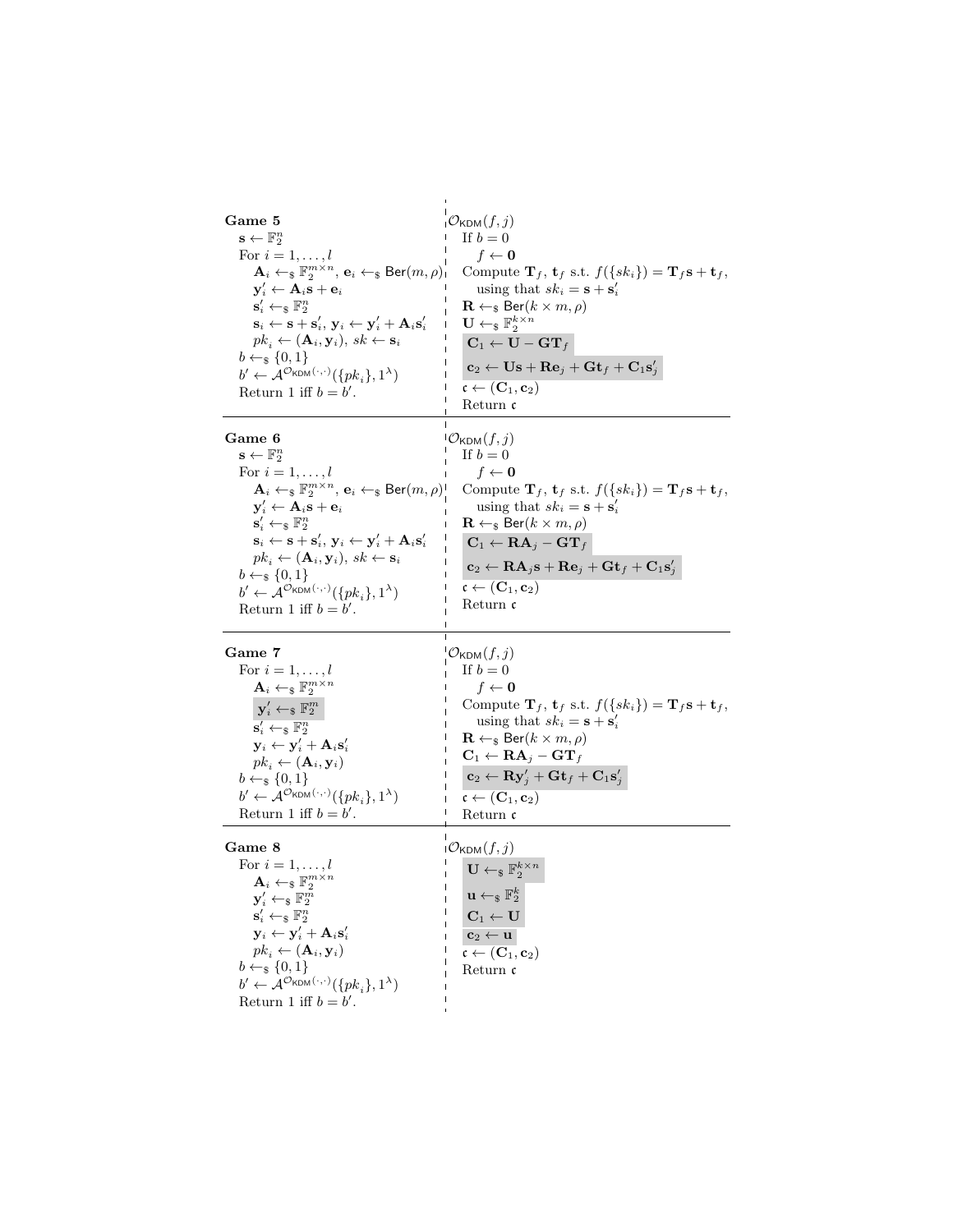- Game 1 is identical to the KDM-CPA experiment, we only replace the algorithms PKE.KeyGen and PKE.Enc with their instantiations according to PKE.
- In game 2, we change the experiment in three ways. First, the public and secret keys are computed from a *master secret* s. More specifically, we first choose  $\mathbf{s} \leftarrow_{\$} \mathbb{F}_2^n$  uniformly at random and then compute  $\mathbf{y}'_i \leftarrow \mathbf{A}_i \mathbf{s} + \mathbf{e}_i$  for each index *i*. We obtain the public and secret keys by rerandomizing **s** and  $y'_i$  correlated way. Specifically, we set  $s_i = s + s'_i$  and  $y_i = y'_i + A_i s'_i$  for a uniformly random and independent  $s_i'$ . Since  $s_i$  is uniformly random and independent of s and further

$$
\mathbf{y}_i = \mathbf{y}'_i + \mathbf{A}_i \mathbf{s}'_i = \mathbf{A}_i \mathbf{s}_i + \mathbf{e}_i,
$$

we have that the  $(pk_i, sk_i)$  are identically distributed to game 1. Thus, this modification to the experiment did not introduce any statistically difference. Secondly, we write  $C$ . Encode $(\cdot)$  using the generator matrix  $G$  of  $C$ , which is also merely a syntactical change.

The third modification consists in changing the way the functions  $f$  the encryption oracle is queried with are evaluated. Since each  $f$  is restricted to be an affine function, we can write it as

$$
f(\lbrace sk_i \rbrace) = \sum_{i=1}^{l} \mathbf{T}_i \mathbf{s}_i + \mathbf{t}.
$$

for  $\mathbf{T}_1, \ldots, \mathbf{T}_l \in \mathbb{F}_2^{n \times n}$  and  $\mathbf{t} \in \mathbb{F}_2^n$ . Using that  $\mathbf{s}_i = \mathbf{s} + \mathbf{s}'_i$  we can write

$$
f(\lbrace sk_i \rbrace) = \sum_{i=1}^{l} \mathbf{T}_i(\mathbf{s} + \mathbf{s}'_i) + \mathbf{t}
$$

$$
= \left(\sum_{i=1}^{l} \mathbf{T}_i\right) \mathbf{s} + \sum_{i=1}^{l} \mathbf{T}_i \mathbf{s}'_i + \mathbf{t}.
$$

Therefore, setting  $\mathbf{T}_f = \sum_{i=1}^l \mathbf{T}_i$  and  $\mathbf{t}_f = \sum_{i=1}^l \mathbf{T}_i \mathbf{s}'_i + \mathbf{t}$  we can write  $f({sk_i}) = \mathbf{T}_f \mathbf{s} + \mathbf{t}_f$ . Thus, also the third modification does not introduce any statistical difference.

– In game 3 we change the way  $c_2$  is computed. However, plugging in  $y_j =$  $\mathbf{A}_j \mathbf{s}_j + \mathbf{e}_j = \mathbf{A}_j (\mathbf{s} + \mathbf{s}'_j) + \mathbf{e}_j$  and rearranging terms yields

$$
c_2 = \mathbf{R} \cdot \mathbf{y}_j + \mathbf{G} \cdot (\mathbf{T}_f \mathbf{s} + \mathbf{t}_f)
$$
  
=  $\mathbf{R} \cdot (\mathbf{A}_j (\mathbf{s} + \mathbf{s}'_j) + \mathbf{e}_j) + \mathbf{G} \cdot (\mathbf{T}_f \mathbf{s} + \mathbf{t}_f)$   
=  $(\mathbf{R} \mathbf{A} + \mathbf{G} \mathbf{T}_f) \mathbf{s} + \mathbf{R} \mathbf{e}_j + \mathbf{G} \mathbf{t}_f + \mathbf{R} \mathbf{A} \mathbf{s}'_j$   
=  $(\mathbf{C}_1 + \mathbf{G} \mathbf{T}_f) \mathbf{s} + \mathbf{R} \mathbf{e}_j + \mathbf{G} \mathbf{t}_f + \mathbf{C}_1 \mathbf{s}'_j$ .

– In game 4, at every call to  $\mathcal{O}_{KDM}$  the value  $C_1$  is chosen uniformly at random instead of computed by  $C_1 \leftarrow \mathbf{RA}_j$ . We can show that game 3 and game 4 are computationally indistinguishable, given that the problem eDLPN $(n, m, k, \rho, \text{Ber}(m, \rho))$  is hard. The reduction loses a factor if  $lq$ .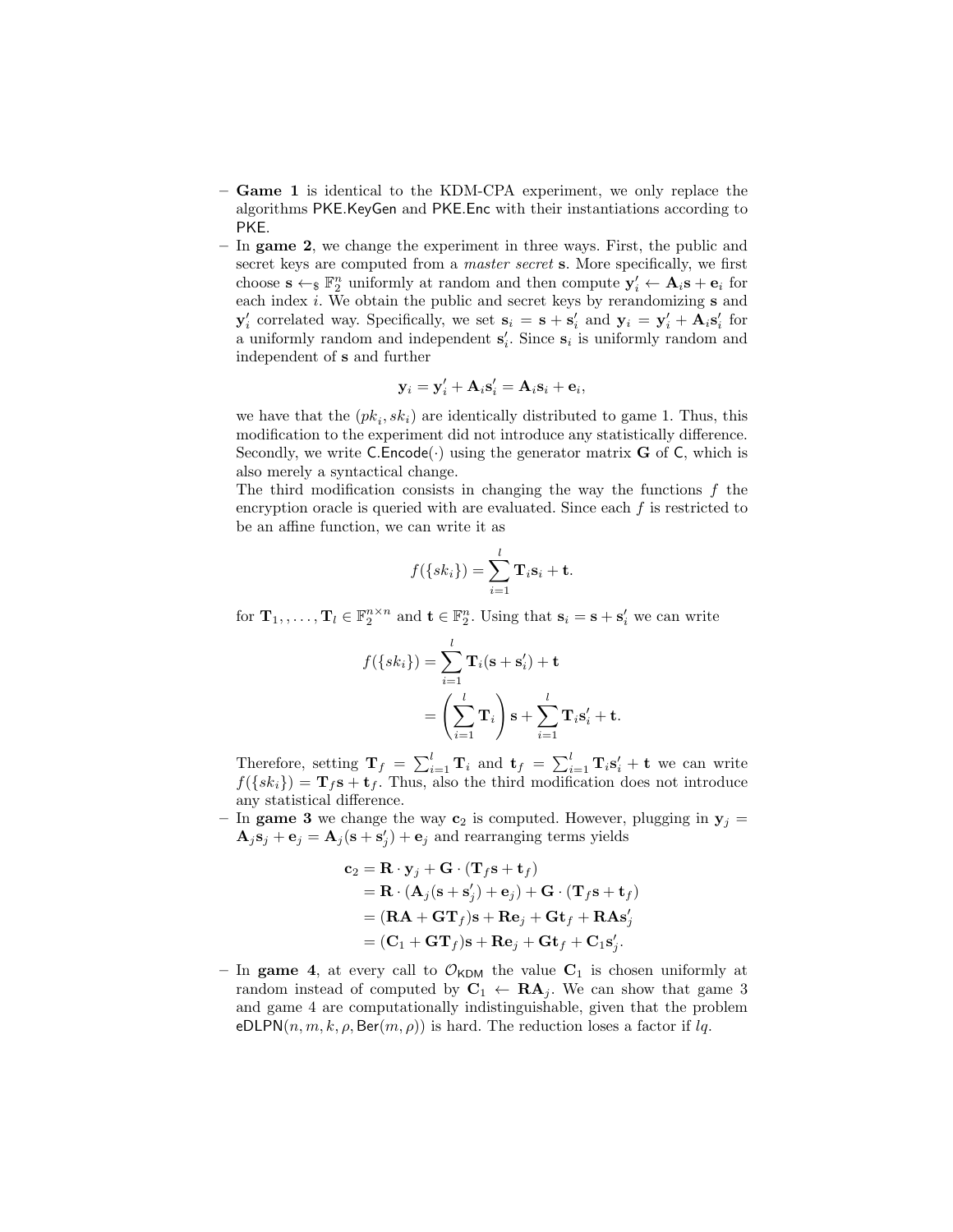- In game 5 we compute  $C_1$  by  $C_1 \leftarrow U GT_f$ . Since U is chosen independently and uniformly at random, game 4 and game 5 are identically distributed from the view of A.
- In game 6 we replace U again by  $\mathbf{RA}_i$ . We can show that game 5 and game 6 are computationally indistinguishable provided that the problem eDLPN $(n, m, k, \rho, \text{Ber}(m, \rho))$  is hard. The reduction loses a factor if  $lq$ .
- In game 7 we choose the  $y'_i$  uniformly at random instead of by  $y'_i \leftarrow A_i s + e_i$ . We can show that game 6 and game 7 are computationally indistinguishable, given that  $\text{DLPN}(n, l \cdot m, \rho)$  is hard. This reduction is tight.
- In game 8 the values  $C_1$  and  $c_2$  are chosen uniformly at random. Therefore the output of  $\mathcal{O}_{KDM}$  is independent of the challenge bit b and consequently  $A$ 's advantage in game 8 is 0. We can show that game 7 and game 8 are computationally indistinguishable given that  $DDLPN(n, m, k, \rho)$  is hard. This reduction loses a factor of lq.

# 4 LPN Sample Amplification

In this Section, we will show that the hardness of LPN with a bounded number of samples implies the hardness of LPN with an unbounded number of samples, if one is willing to accept an increase in the amount of noise. Recall that  $S(2n, \rho)$ is the uniform distribution on vectors of weight  $\lfloor \rho 2n \rfloor$  in  $\mathbb{F}_2^n$ .

**Theorem 2.** Let  $\lambda$  be a security parameter,  $n = \text{poly}(\lambda)$  be a positive integer and  $\rho = \rho(\lambda) \in [0, 1/2]$ . Let

$$
\rho' \ge \frac{1}{2} (1 - (1 - 2\rho)^{\lfloor \rho 2n \rfloor}).
$$

If eDLPN $(n, 2n, 1, \rho, S(2n, \rho))$ , DLPN $(n, 2n, S(2n, \rho))$  and DDLPN $(n, 2n, 1, \rho)$  are hard, then it holds that  $\text{DLPN}(n, \rho')$  is also hard. Precisely, if  $\mathcal D$  is a PPT distinguisher against  $\text{DLPN}(n, \rho')$  that makes at most q queries to its LPN oracle, then there exist PPT distinguishers  $\mathcal{D}_1$  against eDLPN(n, 2n, 1,  $\rho$ ,  $S(2n, \rho)$ ),  $\mathcal{D}_2$ against DLPN $(n, 2n, S(2n, \rho))$  and  $\mathcal{D}_3$  against DDLPN $(n, 2n, 1, \rho)$  such that

 $\mathsf{Adv}_{\mathsf{DLPN}}(\mathcal{D}) \leq q \cdot \mathsf{Adv}_{\mathsf{eDLPN}}(\mathcal{D}_1) + \mathsf{Adv}_{\mathsf{DLPN}}(\mathcal{D}_2) + q \cdot \mathsf{Adv}_{\mathsf{DDLPN}}(\mathcal{D}_3).$ 

Corollary 3. Let n,  $\rho$  and  $\rho'$  be as in Theorem 2. If  $\text{LPN}(n, 2n, \rho)$  is hard, then DLPN $(n, \rho')$  is also hard. More precisely, if  $D$  is a PPT distinguisher which distinguishes DLPN $(n, \rho')$  with advantage  $\epsilon$  and makes at most q queries to its LPN oracle, then there exists a PPT adversary  $A^*$  which breaks LPN $(n, 2n, \rho)$ with advantage

$$
\mathsf{Adv}_{\mathsf{LPN}}(\mathcal{A}^*) \geq \frac{\epsilon^2}{72q^2}.
$$

The qualitative statement of Corollary 3 follows immediately from Theorem 2 and Lemmas 1, 2 and 3. For the quantitative part we refer to the full version of this paper [21].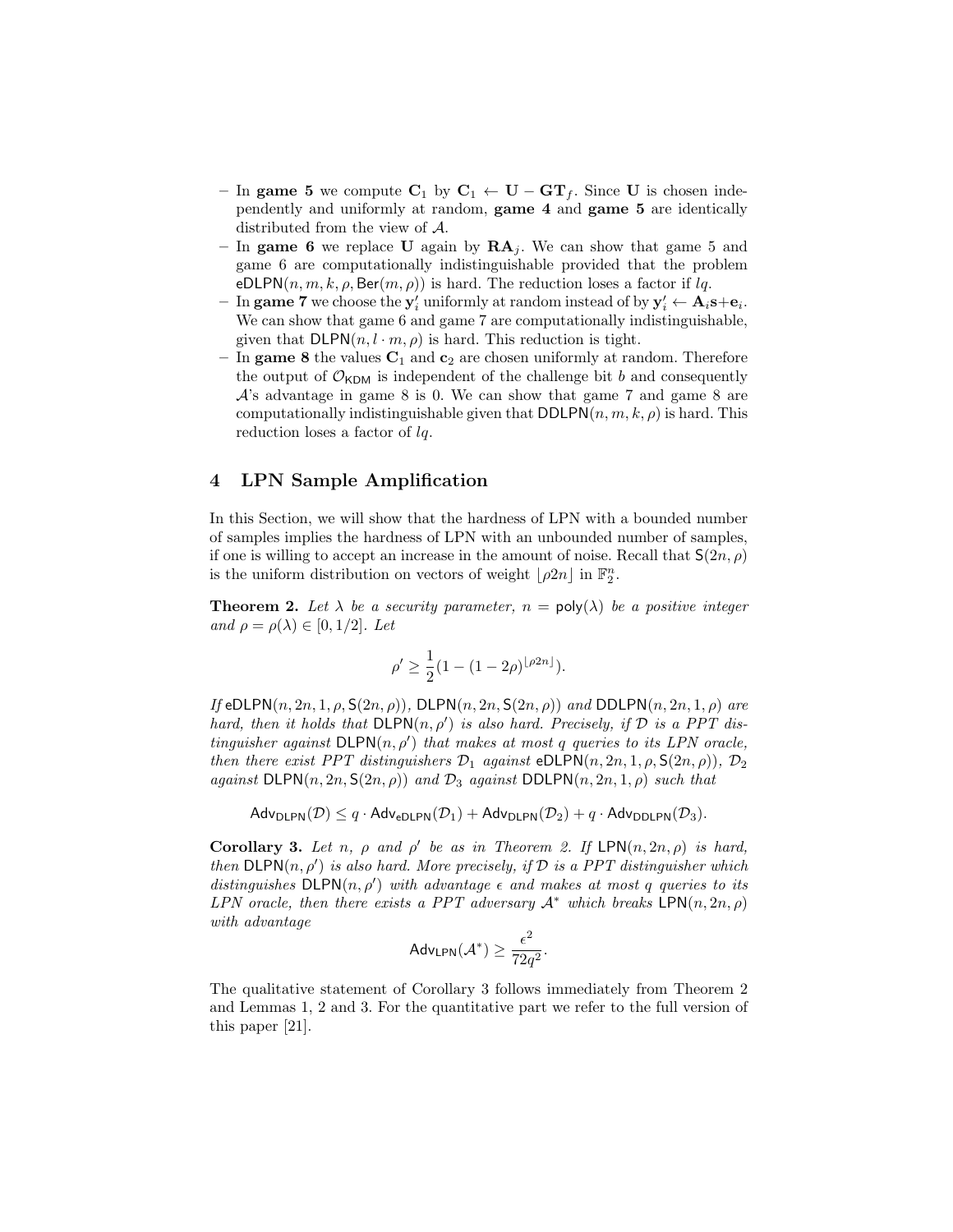Corollary 3 can be seen as a trade-off between noise and extra samples. We tolerate that the amount of noise required gets squared, while in turn we get an arbitrary polynomial amount of samples.

*Proof (Proof of Theorem 2)*. We will prove the theorem for the minimal  $\rho'$ , i.e.  $\rho' = \frac{1}{2}(1 - (1 - 2\rho)^{\lfloor \rho 2n \rfloor})$ . Let  $\mathcal{D}$  be a PPT distinguisher against DLPN(n,  $\rho'$ ). We will provide a series of hybrid experiments  $\textsf{Exp}_1, \textsf{Exp}_2, \textsf{Exp}_3, \textsf{Exp}_4$  and show that from the view of  $D$  any two of experiments the are indistinguishable. We will provide the experiments by defining the sample oracles  $\mathcal O$  the distinguisher  $D$  gets access to.

 $\overline{\phantom{a}}$ 

 $\begin{array}{c} \hline \end{array}$ 

 $\overline{1}$ 

|                                                           | Experiment $Exp_1 Exp$ eriment $Exp_2 Exp$ eriment $Exp_3 Exp$ eriment $Exp_4$ |                                                           |                                                |
|-----------------------------------------------------------|--------------------------------------------------------------------------------|-----------------------------------------------------------|------------------------------------------------|
| Initialization:                                           | Initialization:                                                                | Initialization:                                           | Initialization:                                |
| $\mathbf{s} \leftarrow_{\$} \mathbb{F}_{2}^{n}$           | $\mathbf{A} \leftarrow_{\$} \mathbb{F}_{2}^{2n \times n}$                      | $\mathbf{A} \leftarrow_{\$} \mathbb{F}_{2}^{2n \times n}$ |                                                |
| Oracle $\mathcal{O}_{\text{Exp}_1}$ ()                    | $\mathbf{s} \leftarrow_{\$} \mathbb{F}_{2}^{n}$                                | $\mathbf{r} \leftarrow_{\$} \mathbb{F}_2^{2n}$            | Oracle $\mathcal{O}_{\text{Exp}_4}$ ()         |
| $\mathbf{a} \leftarrow_{\$} \mathbb{F}_{2}^{n}$           | $\mathbf{z} \leftarrow_{\rm s} \mathsf{S}(2n,\rho)$                            | Oracle $\mathcal{O}_{\text{Exp}_3}$ ()                    | $\mathbf{a} \leftarrow_{\rm s} \mathbb{F}_2^n$ |
| $e \leftarrow_s \text{Ber}(\rho')$                        | $\mathbf{r} \leftarrow \mathbf{As} + \mathbf{z}$                               | $\mathbf{e} \leftarrow_{\$} \mathsf{Ber}(2n,\rho)$        | $y \leftarrow_s \mathbb{F}_2$                  |
| $y \leftarrow \langle \mathbf{a}, \mathbf{s} \rangle + e$ | Oracle $\mathcal{O}_{\text{Exp}_2}$ ()                                         | $\mathbf{a} \leftarrow \mathbf{e}^{\top} \mathbf{A}$      | Return $(a, y)$                                |
| Return $(a, y)$                                           | $\mathbf{e} \leftarrow_{\$} \mathsf{Ber}(2n, \rho)$                            | $y \leftarrow \langle e, r \rangle$                       |                                                |
|                                                           | $a \leftarrow e^{\dagger} A$                                                   | Return $(a, y)$                                           |                                                |
|                                                           | $y \leftarrow \langle e, r \rangle$                                            |                                                           |                                                |
|                                                           | Return $(\mathbf{a}, y)$                                                       |                                                           |                                                |

Clearly, experiment  $Exp_1$  provides samples from the LPN distribution while experiment  $Exp_4$  provides uniformly random samples. Thus, we need to establish that from the view of  $D$  the experiments  $Exp_1$  and  $Exp_4$  are indistinguishable. We will start with the indistinguishability of  $Exp_1$  and  $Exp_2$ . Assume that  $D$ distinguishes with advantage  $\epsilon_1$  between  $Exp_1$  and  $Exp_2$ , i.e.

$$
|\Pr[\mathsf{Exp}_1(\mathcal{D})=1]-\Pr[\mathsf{Exp}_2(\mathcal{D})=1]|=\epsilon_1.
$$

Assume further that  $q = \text{poly}(\lambda)$  is an upper bound on the number of samples D queries. We will construct a PPT distinguisher  $\mathcal{D}_1$  that distinguishes the problem eDLPN(n, 2n, 1,  $\rho$ , S(2n,  $\rho$ )) with advantage  $\geq \epsilon_1/q$ . The distinguisher  $\mathcal{D}_1$  is given on the left side of Figure 2.

Notice that  $\mathcal{D}_1$  answers the first  $i^* - 1$  oracle queries of  $\mathcal D$  exactly like  $\mathsf{Exp}_1$ , while it answers the last  $q - i^*$  queries like  $\text{Exp}_2$ . In the  $i^*$ -th query however,  $\mathcal{D}_1$ embeds its own challenge. Moreover, notice that  $\mathcal{D}_1$  is efficient as  $\mathcal D$  is efficient. To analyze the distinguishing advantage of  $\mathcal{D}_1$ , we will define a sequence of hybrid experiments  $H_0, \ldots, H_q$ .  $H_i$  is crafted to answer the first i queries like  $Exp_1$ , while it answers the last  $q - i$  queries like  $Exp_2$ . Experiment  $H_i$  is given on the right side of Figure 2.

We are now ready to analyze the distinguishing advantage of  $\mathcal{D}_1$ . First assume that  $\mathcal{D}_1$ 's input is of the form  $(\mathbf{A}, \mathbf{e}^\top \mathbf{A}, \mathbf{z}, \mathbf{e}^\top \mathbf{z} = \langle \mathbf{z}, \mathbf{e} \rangle)$ . Observe that since **z** has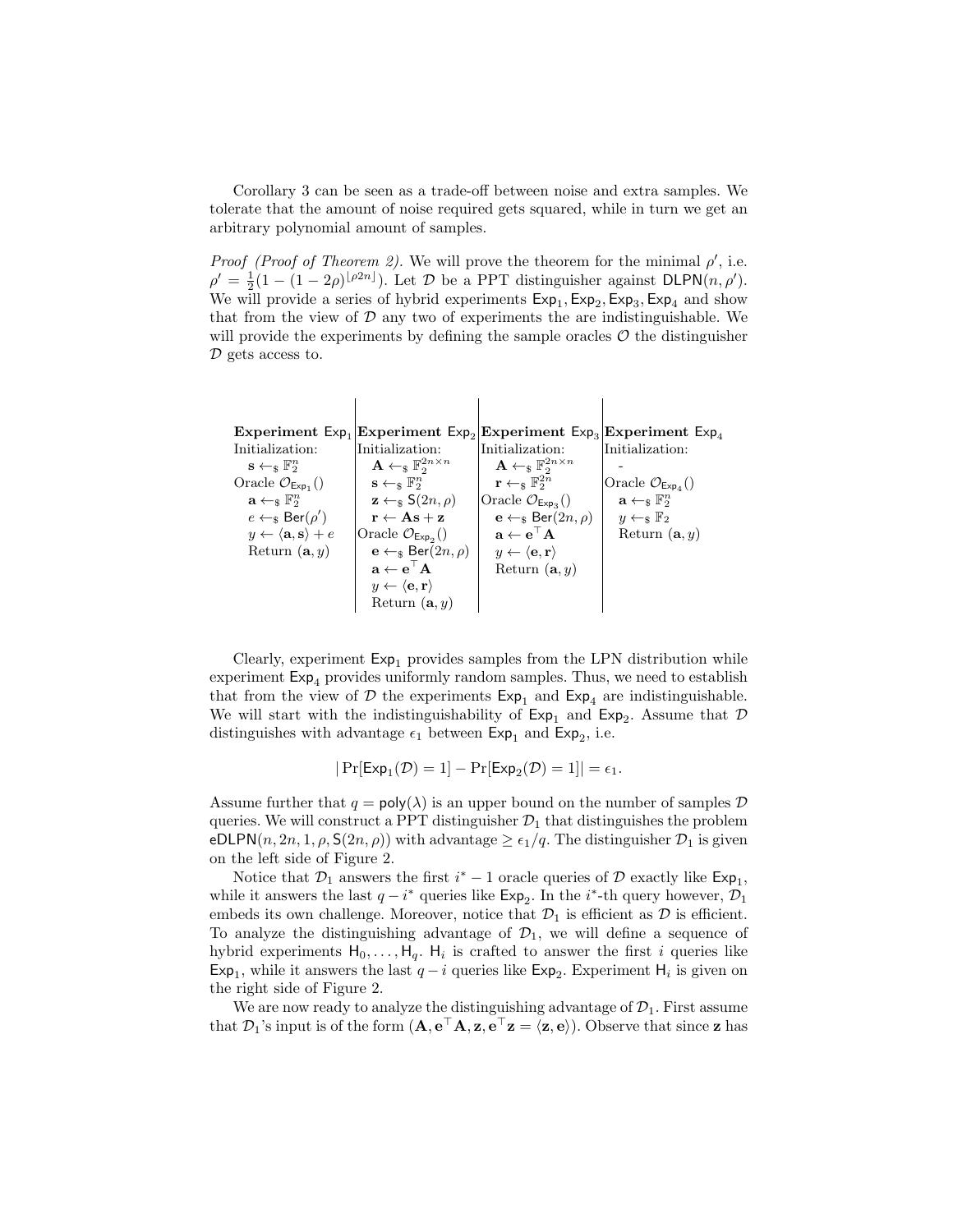| Distinguisher $\mathcal{D}_1$ Oracle $\mathcal{O}_{\mathcal{D}_1}$ () |                                                           | Experiment $H_i$                                          | Oracle $\mathcal{O}_{H_i}$ ()                                 |
|-----------------------------------------------------------------------|-----------------------------------------------------------|-----------------------------------------------------------|---------------------------------------------------------------|
| Input: $(\mathbf{A}, \mathbf{c}, \mathbf{z}, t)$ If $cnt < i^*$       |                                                           | Initialization:                                           | If $cnt < i$                                                  |
| $i^* \leftarrow_{\mathbb{S}} \{1, \ldots, q\}$                        | $\mathbf{a} \leftarrow_{\$} \mathbb{F}_2^n$               | $\mathbf{A} \leftarrow_{\$} \mathbb{F}_{2}^{2n \times n}$ | $\mathbf{a} \leftarrow_{\$} \mathbb{F}_2^n$                   |
| $\mathbf{s} \leftarrow_{\$} \mathbb{F}_2^n$                           | $e \leftarrow_s \text{Ber}(\rho')$                        | $\mathbf{s} \leftarrow_{\$} \mathbb{F}_2^n$               | $e \leftarrow_s \text{Ber}(\rho')$                            |
| $\mathbf{r} = \mathbf{A}\mathbf{s} + \mathbf{z}$                      | $y \leftarrow \langle \mathbf{a}, \mathbf{s} \rangle + e$ | $\mathbf{z} \leftarrow_{\$} \mathsf{S}_{2n}( \rho 2n )$   | $y \leftarrow \langle \mathbf{a}, \mathbf{s} \rangle + e$     |
| $cnt = 1$                                                             | If $cnt = i^*$                                            | $\mathbf{r} \leftarrow \mathbf{As} + \mathbf{z}$          | If $cnt > i$                                                  |
| $b \leftarrow \mathcal{D}^{\mathcal{O}_{\mathcal{D}_1}()}$            | $\mathbf{a} \leftarrow \mathbf{c}^{\top}$                 | $cnt \leftarrow 1$                                        | $\mathbf{e} \leftarrow_{\$} \mathsf{Ber}(2n, \rho)$           |
| return b                                                              | $y \leftarrow \langle \mathbf{c}, \mathbf{s} \rangle + t$ |                                                           | $\mathbf{a} \leftarrow (\mathbf{e}^{\top} \mathbf{A})^{\top}$ |
|                                                                       | If $cnt > i^*$                                            |                                                           | $y \leftarrow \langle e, r \rangle$                           |
|                                                                       | $\mathbf{e} \leftarrow s \text{Ber}(2n, \rho)$            |                                                           | $cnt \leftarrow cnt + 1$                                      |
|                                                                       | $\mathbf{a} \leftarrow (\mathbf{e}^\top \mathbf{A})^\top$ |                                                           | Return $(a, y)$                                               |
|                                                                       | $y \leftarrow \langle e, r \rangle$                       |                                                           |                                                               |
|                                                                       | $cnt \leftarrow cnt + 1$                                  |                                                           |                                                               |
|                                                                       | Return $(a, y)$                                           |                                                           |                                                               |

Fig. 2. The distinguisher  $\mathcal{D}_1$  and the hybrid experiments  $H_i$ 

weight  $|\rho m|$  and **e** is distributed according to Ber $(m, \rho)$  it holds that  $\langle z, e \rangle$  is distributed according to  $\text{Ber}(\rho')$ . Fix the random choice  $i^* = i$ . Then the sample oracle  $\mathcal{O}_{\mathcal{D}_1}$  () implemented by  $\mathcal{D}_1$  behaves identical to the sample oracle of  $\mathsf{H}_{i-1}$ . Consequently, it holds that

$$
\Pr[\mathcal{D}_1(\mathbf{A}, \mathbf{e}^\top \mathbf{A}, \mathbf{z}, \mathbf{e}^\top \mathbf{z}) = 1 | i^* = i] = \Pr[\mathsf{H}_{i-1}(\mathcal{D}) = 1]
$$

and thus, as  $i^*$  is uniformly chosen from  $\{1, \ldots, q\}$ 

$$
\Pr[\mathcal{D}_1(\mathbf{A}, \mathbf{e}^\top \mathbf{A}, \mathbf{z}, \mathbf{e}^\top \mathbf{z}) = 1] = \sum_{i=1}^q \frac{1}{q} \cdot \Pr[\mathcal{D}_1(\mathbf{A}, \mathbf{e}^\top \mathbf{A}, \mathbf{z}, \mathbf{e}^\top \mathbf{z}) = 1 | i^* = i]
$$

$$
= \sum_{i=1}^q \frac{1}{q} \cdot \Pr[\mathsf{H}_{i-1}(\mathcal{D}) = 1].
$$

Next assume that  $\mathcal{D}_1$ 's input is of the form  $(\mathbf{A}, \mathbf{u}, \mathbf{z}, \mathbf{e}^\top \mathbf{z})$ . Again, fix the random choice of  $i^*$  to  $i^* = i$ . Then the sample oracle  $\mathcal{O}_{\mathcal{D}_1}$  implemented by  $\mathcal{D}_1$  behaves identical to the sample oracle of  $H_i$ , as  $\langle z, e \rangle$  is distributed according to Ber( $\rho'$ ). Consequently,

$$
Pr[\mathcal{D}_1(\mathbf{A}, \mathbf{u}, \mathbf{z}, \mathbf{e}^\top \mathbf{z}) = 1 | i^* = i] = Pr[H_i(\mathcal{D}) = 1]
$$

and thus

$$
Pr[\mathcal{D}_1(\mathbf{A}, \mathbf{u}, \mathbf{z}, \mathbf{e}^\top \mathbf{z}) = 1] = \sum_{i=1}^q \frac{1}{q} \cdot Pr[\mathcal{D}_1(\mathbf{A}, \mathbf{u}, \mathbf{z}, \mathbf{e}^\top \mathbf{z}) = 1 | i^* = i]
$$

$$
= \sum_{i=1}^q \frac{1}{q} \cdot Pr[\mathsf{H}_i(\mathcal{D}) = 1].
$$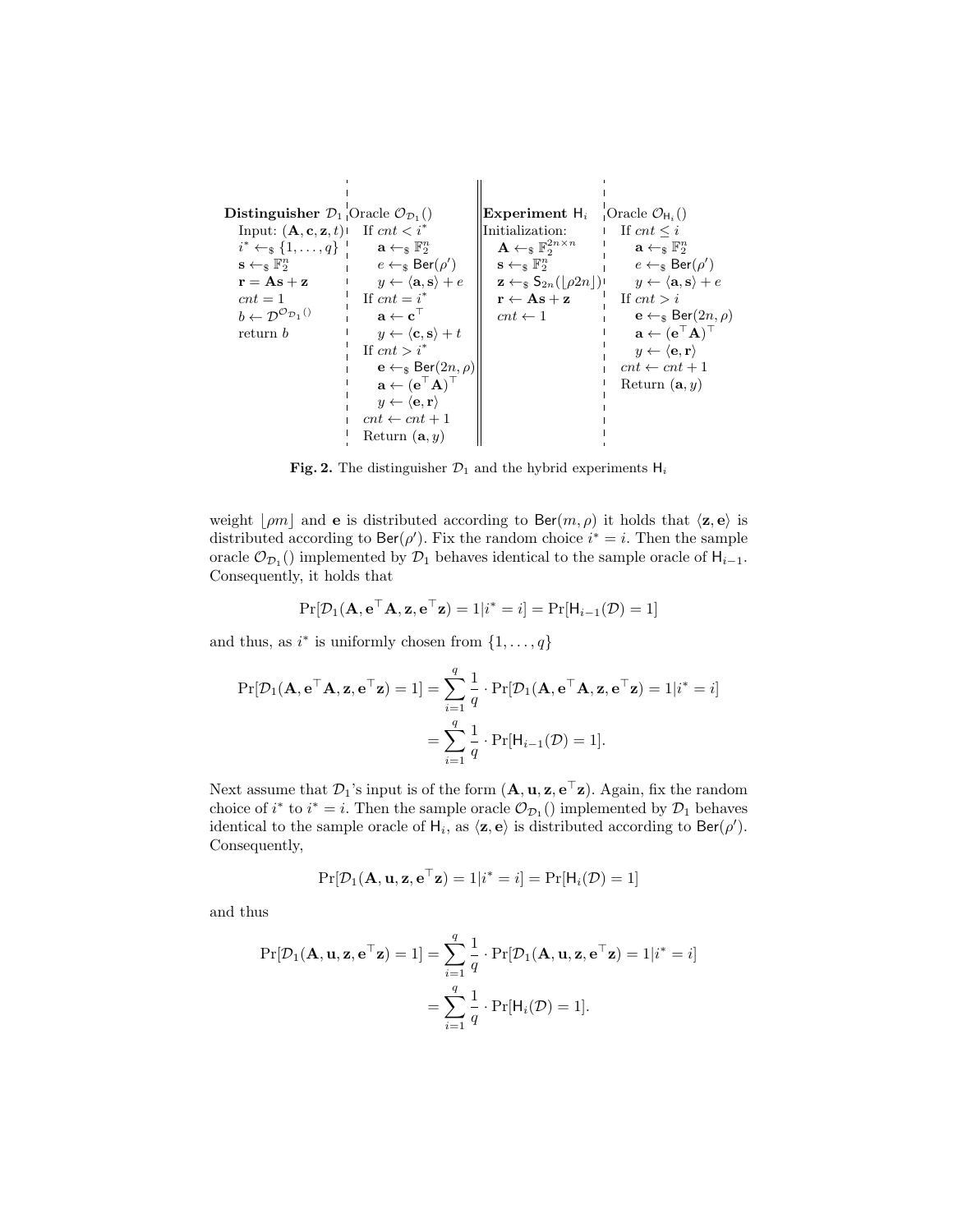Together, this yields

$$
\begin{aligned}\n\text{Adv}_{e\text{DLPN}}(\mathcal{D}_1) &= |\Pr[\mathcal{D}_1(\mathbf{A}, \mathbf{e}^\top \mathbf{A}, \mathbf{z}, \mathbf{e}^\top \mathbf{z}) = 1] - \Pr[\mathcal{D}_1(\mathbf{A}, \mathbf{u}, \mathbf{z}, \mathbf{e}^\top \mathbf{z}) = 1]| \\
&= \left| \sum_{i=1}^q \frac{1}{q} \cdot \Pr[\mathsf{H}_{i-1}(\mathcal{D}) = 1] - \sum_{i=1}^q \frac{1}{q} \cdot \Pr[\mathsf{H}_i(\mathcal{D}) = 1] \right| \\
&= \frac{1}{q} |\Pr[\mathsf{H}_0(\mathcal{D}) = 1] - \Pr[\mathsf{H}_k(\mathcal{D}) = 1]| \\
&= \frac{1}{q} |\Pr[\mathsf{Exp}_2(\mathcal{D}) = 1] - \Pr[\mathsf{Exp}_1(\mathcal{D}) = 1]| \\
&\geq \epsilon_1/q.\n\end{aligned}
$$

Thus,  $\mathcal{D}_1$  distinguishes eDLPN(n, 2n, 1,  $\rho$ ,  $S(2n, \rho)$ ) with advantage  $\epsilon_1/q$ .

Next, we turn to the indistinguishability of  $Exp_2$  and  $Exp_3$ . Assume towards contradiction that D distinguishes between  $Exp_2$  and  $Exp_3$  with advantage  $\epsilon_2$ , i.e.

$$
|\Pr[\mathsf{Exp}_2(\mathcal{D})=1]-\Pr[\mathsf{Exp}_3(\mathcal{D})=1]|=\epsilon_2.
$$

We will construct a PPT distinguisher  $\mathcal{D}_2$  against DLPN(n, 2n, S(2n,  $\rho$ ).  $\mathcal{D}_2$  is given as follows.

**Distinguisher** 
$$
\mathcal{D}_2
$$
 Sample Oracle  $\mathcal{O}_{\mathcal{D}_2}$ ()  
\nInput:  $(\mathbf{A}, \mathbf{r})$   $\mathbf{e} \leftarrow_s \text{Ber}(2n, \rho)$   
\n $b \leftarrow \mathcal{D}^{\mathcal{O}_{\mathcal{D}_2}}$   $\qquad \qquad \mathbf{a} \leftarrow \mathbf{e}^\top \mathbf{A}$   
\nreturn  $b$   $\qquad \qquad \vdots \qquad y \leftarrow \langle \mathbf{e}, \mathbf{r} \rangle$   
\nReturn  $(\mathbf{a}, y)$ 

The distinguisher  $\mathcal{D}_2$  is efficient, as  $\mathcal D$  is efficient. First, assume that  $\mathcal{D}_2$ 's input is of the form  $(A, As + z)$ , where s is chosen uniformly from  $\mathbb{F}_2^n$  and z is chosen from  $S(2n, \rho)$ . Then clearly the sample oracle  $\mathcal{O}_{\mathcal{D}_2}$  behaves just as in  $Exp_2$ . On the other hand, if  $\mathcal{D}_2$ 's input is of the form  $(\mathbf{A}, \mathbf{u})$  with **u** chosen uniformly random from  $\mathbb{F}_2^{2n}$ , then the sample  $\mathcal{O}_{\mathcal{D}_2}$  simulated by  $\mathcal{D}_2$  behaves like the sample oracle in  $Exp_3$ . Consequently, it holds that

$$
Adv_{\text{DLPN}}(\mathcal{D}_2) = |\Pr[\mathcal{D}_2(\mathbf{A}, \mathbf{A}\mathbf{s} + \mathbf{z}) = 1] - \Pr[\mathcal{D}_2(\mathbf{A}, \mathbf{u}) = 1]|
$$
  
= |\Pr[Exp\_2(\mathcal{D}) = 1] - \Pr[Exp\_3(\mathcal{D}) = 1]|  
= \epsilon\_2.

Thus, the distinguishing advantage of  $\mathcal{D}_2$  against DLPN(n, 2n, S(2n,  $\rho$ )) is  $\epsilon_2$ .

We will finally turn to showing that from the view of  $D$ ,  $Exp_3$  and  $Exp_4$  are indistinguishable. Assume towards contradiction that  $D$  distinguishes between Exp<sub>3</sub> and Exp<sub>4</sub> with advantage  $\epsilon_3$ , i.e.

$$
|\Pr[\mathsf{Exp}_3(\mathcal{D})=1]-\Pr[\mathsf{Exp}_4(\mathcal{D})=1]|=\epsilon_3.
$$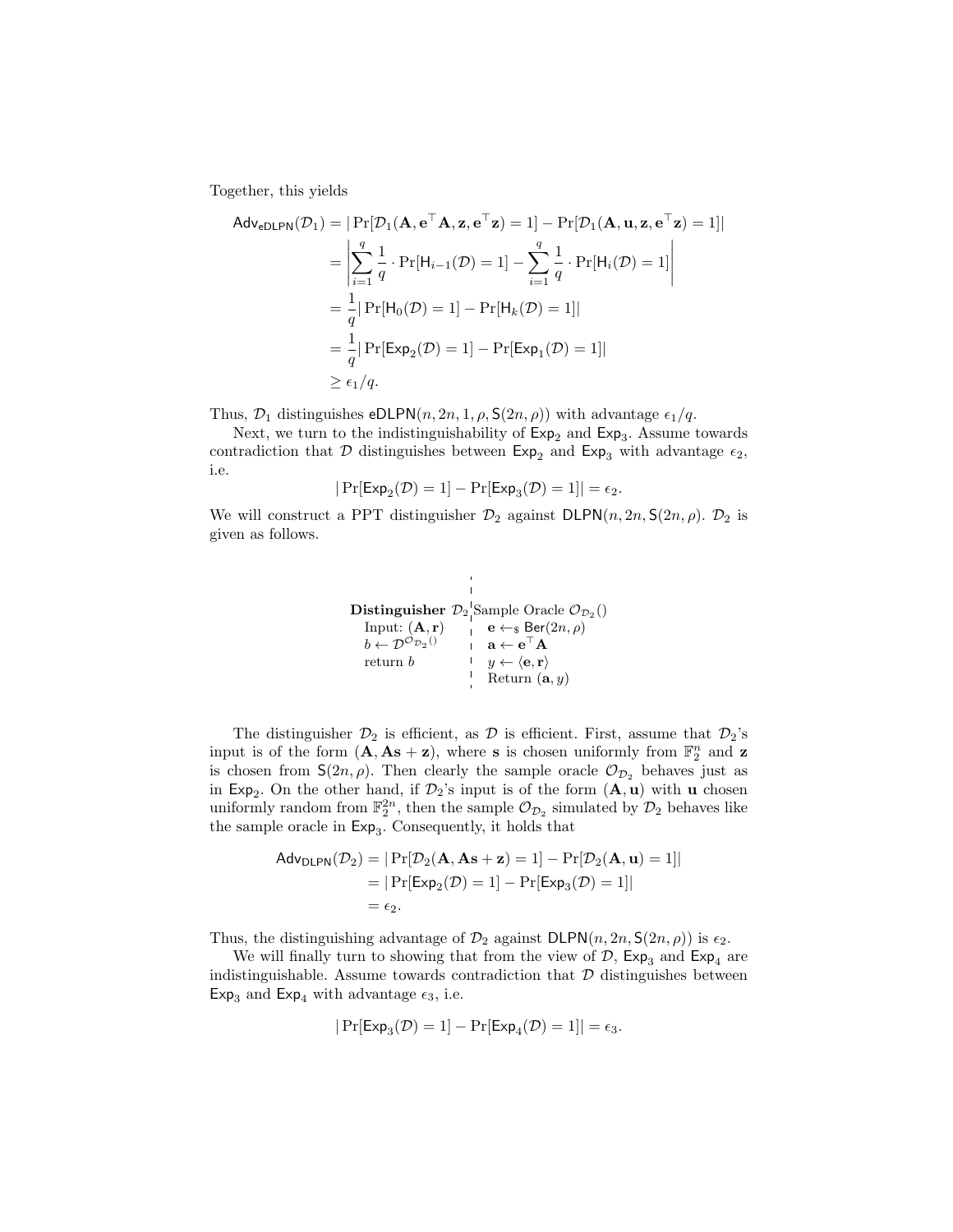Assume further D makes at most  $q = \text{poly}(\lambda)$  queries to its sample oracle. We will construct a PPT distinguisher  $\mathcal{D}_3$  that distinguishes DDLPN(n, 2n, 1,  $\rho$ ) with advantage  $\epsilon_3/q$ . The distinguisher  $\mathcal{D}_3$  is given on the left side of Figure 3.

| Distinguisher $\mathcal{D}_3$ Oracle $\mathcal{O}_{\mathcal{D}_3}$  |                                                               | <b>Experiment</b> $H'_{i}$ Oracle $\mathcal{O}_{H'}($     |                                                               |
|---------------------------------------------------------------------|---------------------------------------------------------------|-----------------------------------------------------------|---------------------------------------------------------------|
| Input: $(\mathbf{A}, \mathbf{a}^*, \mathbf{r}, y^*)$ If $cnt < i^*$ |                                                               | Initialization:                                           | If $cnt < i$                                                  |
| $i^* \leftarrow_{\S} \{1, \ldots, q\}$                              | ${\bf e} \leftarrow_{\rm s} {\sf Ber}(2n,\rho)$               | $\mathbf{A} \leftarrow_{\$} \mathbb{F}_{2}^{2n \times n}$ | ${\bf e} \leftarrow_{\rm s} {\sf Ber}(2n,\rho)$               |
| $cnt = 1$                                                           | $\mathbf{a} \leftarrow (\mathbf{e}^{\top} \mathbf{A})^{\top}$ | $\mathbf{r} \leftarrow_\$ \mathbb{F}_2^{2n}$              | $\mathbf{a} \leftarrow (\mathbf{e}^{\top} \mathbf{A})^{\top}$ |
| $b \leftarrow \mathcal{D}^{\mathcal{O}_{\mathcal{D}_3}()}$          | $y \leftarrow \langle \mathbf{e}, \mathbf{r} \rangle$         | $cnt \leftarrow 1$                                        | $y \leftarrow \langle \mathbf{e}, \mathbf{r} \rangle$         |
| return b                                                            | If $cnt = i^*$                                                |                                                           | If $cnt > i$                                                  |
|                                                                     | $\mathbf{a} \leftarrow \mathbf{a^*}^{\top}$                   |                                                           | $\mathbf{a} \leftarrow_{\$} \mathbb{F}_{2}^{n}$               |
|                                                                     | $y \leftarrow y^*$                                            |                                                           | $y \leftarrow_s \mathbb{F}_2$                                 |
|                                                                     | If $cnt > i^*$                                                |                                                           | $cnt \leftarrow cnt + 1$                                      |
|                                                                     | $\mathbf{a} \leftarrow_{\$} \mathbb{F}_{2}^{n}$               |                                                           | Return $(a, y)$                                               |
|                                                                     | $y \leftarrow_s \mathbb{F}_2$                                 |                                                           |                                                               |
|                                                                     | $cnt \leftarrow cnt + 1$                                      |                                                           |                                                               |
|                                                                     | Return $(a, y)$                                               |                                                           |                                                               |

Fig. 3. The distinguisher  $\mathcal{D}_3$  and the hybrid experiments  $H'_i$ 

It is clear that  $\mathcal{D}_3$  is efficient, once  $\mathcal D$  is efficient. Again, to analyze the distinguishing advantage of  $\mathcal{D}_3$ , we will define a sequence of hybrid experiments  $H'_0, \ldots, H'_q$ .  $H'_i$  is crafted to answer the first *i* queries like  $Exp_3$ , while it answers the last  $q - i$  queries like  $Exp_4$ . Hybrid  $H'_i$  is given on the right side of Figure 3. First assume that  $\mathcal{D}_3$ 's input is of the form  $(A, e^{\top}A, r, e^{\top}r)$ . Then it holds that

$$
\begin{aligned} \mathbf{a}^* &= (\mathbf{e}^\top \mathbf{A})^\top \\ y^* &= \mathbf{e}^\top \mathbf{r} = \langle \mathbf{e}, \mathbf{r} \rangle \end{aligned}
$$

Now fix a random choice  $i^* = i$ . Then  $\mathcal{O}_{\mathcal{D}_3}$  () in  $\mathcal{D}_3$ 's simulation behaves identically to the sample oracle in  $H_i'$ . Thus it holds that

$$
Pr[\mathcal{D}_3(\mathbf{A}, \mathbf{e}^\top \mathbf{A}, \mathbf{r}, \mathbf{e}^\top \mathbf{r}) = 1 | i^* = i] = Pr[\mathsf{H}'_i(\mathcal{D}) = 1],
$$

and consequently

$$
Pr[\mathcal{D}_3(\mathbf{A}, \mathbf{e}^\top \mathbf{A}, \mathbf{r}, \mathbf{e}^\top \mathbf{r}) = 1] = \sum_{i=1}^q \frac{1}{q} Pr[\mathcal{D}_3(\mathbf{A}, \mathbf{e}^\top \mathbf{A}, \mathbf{r}, \mathbf{e}^\top \mathbf{r}) = 1 | i^* = i]
$$

$$
= \sum_{i=1}^q \frac{1}{q} Pr[\mathbf{H}'_i(\mathcal{D}) = 1].
$$

Now suppose that  $\mathcal{D}_3$ 's input is of the form  $(\mathbf{A}, \mathbf{u}, \mathbf{r}, u')$ , where  $\mathbf{u}^\top \leftarrow_{\$} \mathbb{F}_2^n$  and  $u'$  ← **F**<sub>2</sub> are chosen uniformly at random. Then it holds that  $a^* = u$  and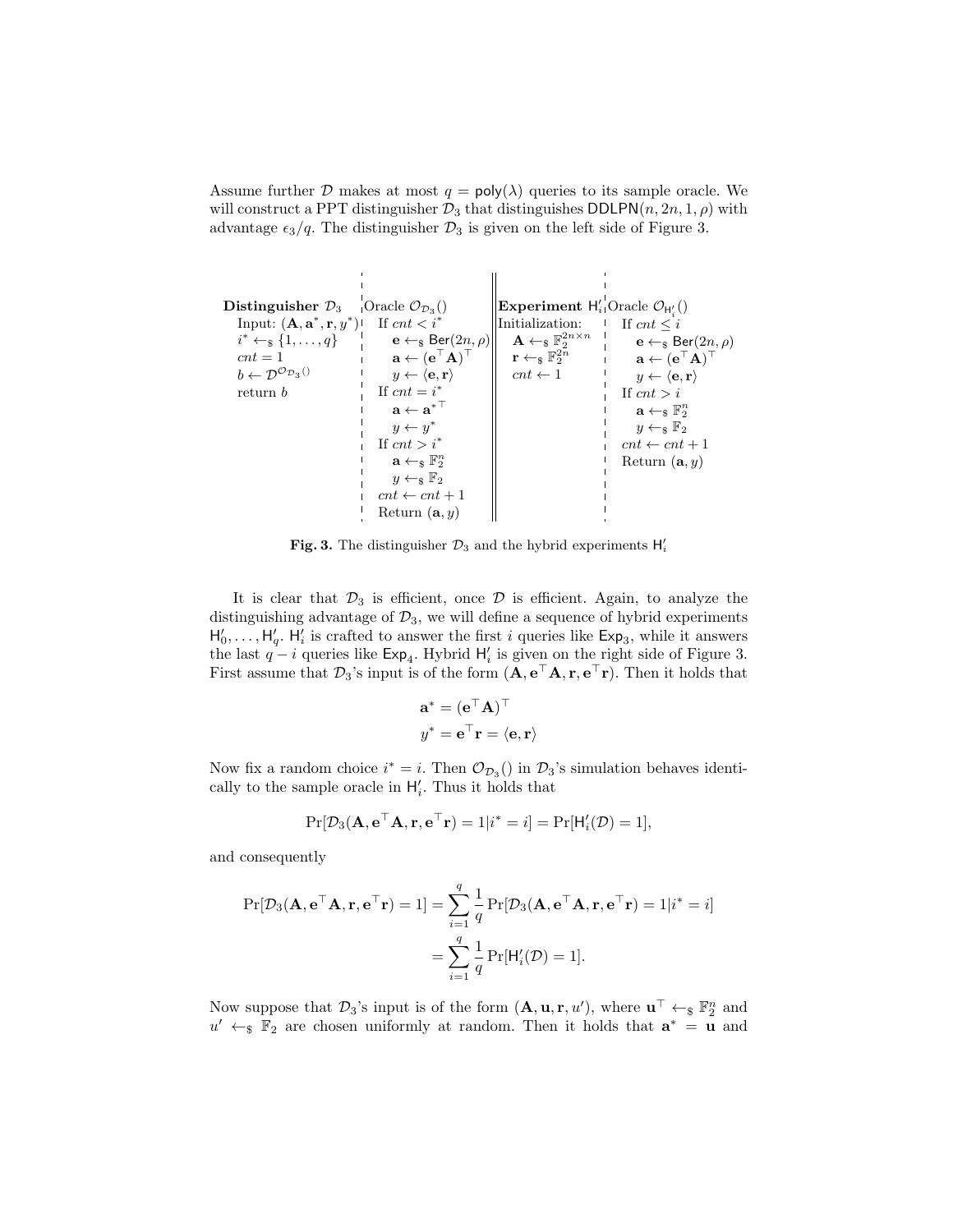$y^* = u'$ . Again, fix a random choice  $i^* = i$ . Then  $\mathcal{O}_{\mathcal{D}_3}$  () in  $\mathcal{D}_3$ 's simulation behaves identically to the sample oracle in  $H'_{i-1}$ . Thus it holds that

$$
Pr[\mathcal{D}_3(\mathbf{A}, \mathbf{u}, \mathbf{r}, u') = 1 | i^* = i] = Pr[\mathsf{H}'_{i-1}(\mathcal{D}) = 1],
$$

and consequently

$$
\Pr[\mathcal{D}_3(\mathbf{A}, \mathbf{u}, \mathbf{r}, u') = 1] = \sum_{i=1}^q \frac{1}{q} \Pr[\mathcal{D}_3(\mathbf{A}, \mathbf{u}, \mathbf{r}, u') = 1 | i^* = i]
$$

$$
= \sum_{i=1}^q \frac{1}{q} \Pr[\mathsf{H}'_{i-1}(\mathcal{D}) = 1].
$$

Putting all together, we get

$$
\begin{aligned}\n\text{Adv}_{\text{DDLPN}}(\mathcal{D}_3) &= |\Pr[\mathcal{D}_3(\mathbf{A}, \mathbf{e}^\top \mathbf{A}, \mathbf{r}, \mathbf{e}^\top \mathbf{r}) = 1] - \Pr[\mathcal{D}_3(\mathbf{A}, \mathbf{u}, \mathbf{r}, u') = 1] \\
&= \left| \sum_{i=1}^q \frac{1}{q} \cdot \Pr[\mathsf{H}_i'(\mathcal{D}) = 1] - \sum_{i=1}^q \frac{1}{q} \cdot \Pr[\mathsf{H}_{i-1}'(\mathcal{D}) = 1] \right| \\
&= \frac{1}{q} |\Pr[\mathsf{H}_k'(\mathcal{D}) = 1] - \Pr[\mathsf{H}_0'(\mathcal{D}) = 1] | \\
&= \frac{1}{q} |\Pr[\text{Exp}_3(\mathcal{D}) = 1] - \Pr[\text{Exp}_4(\mathcal{D}) = 1] | \\
&\ge \epsilon_3/q.\n\end{aligned}
$$

Thus,  $\mathcal{D}_3$  distinguishes DDLPN(n, 2n, 1,  $\rho$ ) with advantage  $\epsilon_3/q$ .

We will now turn to the quantitative statement of the theorem. By the triangle inequality it holds that

$$
Adv_{\text{DLPN}}(\mathcal{D}) \le \epsilon_1 + \epsilon_2 + \epsilon_3
$$
  
\n
$$
\le q \cdot Adv_{\text{eDLPN}}(\mathcal{D}_1) + Adv_{\text{DLPN}}(\mathcal{D}_2) + q \cdot Adv_{\text{DDPN}}(\mathcal{D}_3).
$$

This concludes the proof.

# 5 Conclusion

In this work we have constructed the first public key encryption scheme with KDM-CPA security for affine functions from the low-noise LPN assumption. Moreover, we have provided a novel connection between LPN with a bounded number of samples and LPN with an unbounded number of samples. Both results have analogues in the LWE realm (the KDM-CPA secure scheme of Applebaum et al. [10] and the LWE random self-reduction of Gentry et al. [26]). Both our results follow the same blueprint as their LWE counterparts. However, while in the LWE realm powerful statistical tools such as gaussian regularity [26] and the leftover-hash lemma [29,19] are available, no comparable statistical techniques are available in the LPN realm. Instead, our approach, following Kiltz et al.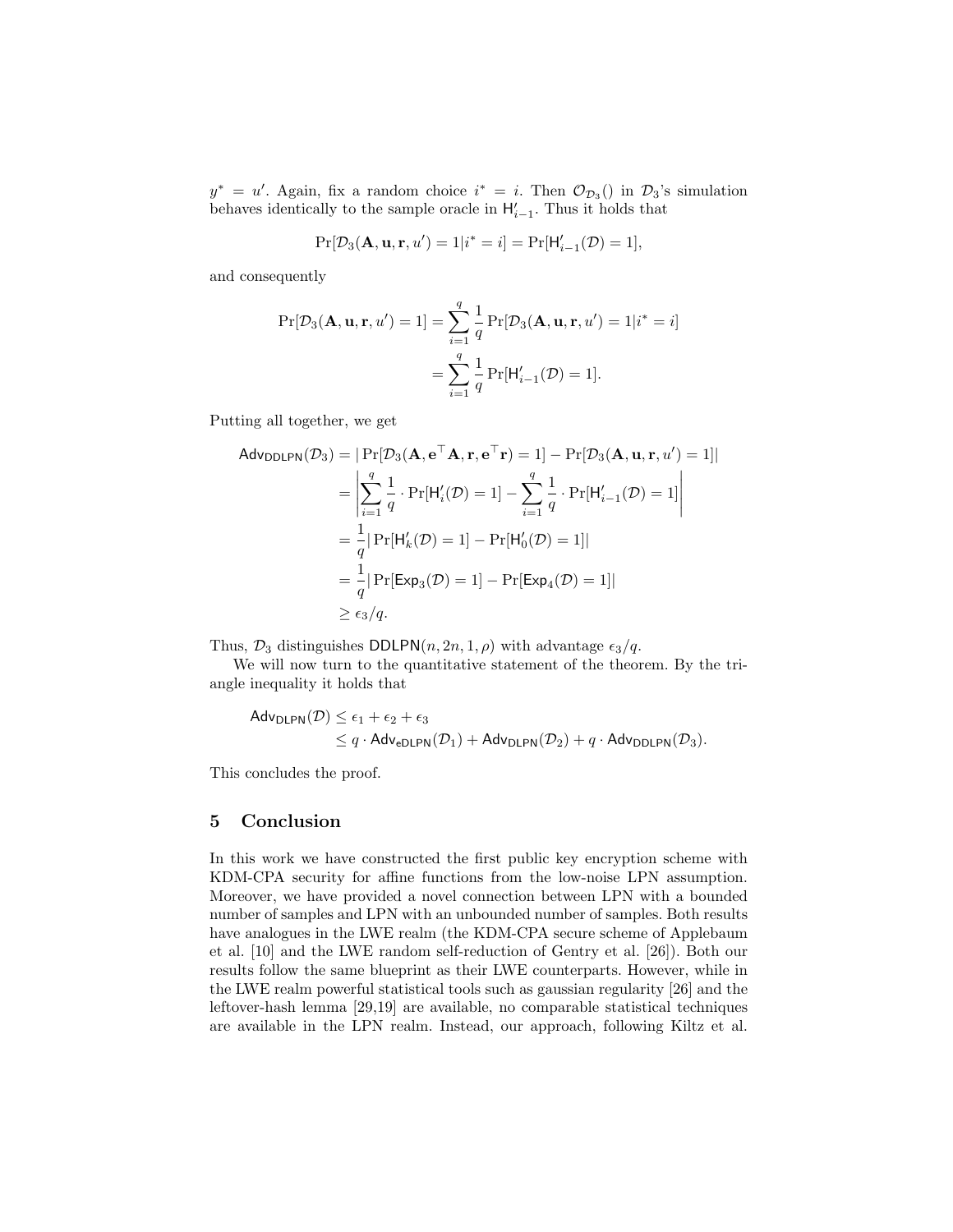[31] was to substitute these techniques with computational counterparts based on LPN. Specifically the extended LPN problem turned out to be very useful in filling this gap. A natural future direction in this line of work would be to try to lift further results from the LWE/SIS realm into the LPN realm, such as identity based encryption [17,3,4,7] or efficient and compact signature schemes [14,23,24].

# 6 Acknowledgement

I would like to thank the anonymous reviewers of PKC 2015 for their useful feedback. I would further like to thank Daniel Masny for explaining to me the subtleties in the construction of [31] involving the eDLPN problem. Finally, I would like to thank Chris Peikert for pointing me to LWE random self-reductions some time ago. The LPN sample amplification part of this work appeared in my PhD thesis [20], but has not been published in any other peer reviewed publication.

# References

- 1. Acar, T., Belenkiy, M., Bellare, M., Cash, D.: Cryptographic agility and its relation to circular encryption. In: Advances in Cryptology - EUROCRYPT 2010, 29th Annual International Conference on the Theory and Applications of Cryptographic Techniques, French Riviera, May 30 - June 3, 2010. Proceedings. pp. 403–422 (2010)
- 2. Adão, P., Bana, G., Herzog, J., Scedrov, A.: Soundness of formal encryption in the presence of key-cycles. In: Computer Security - ESORICS 2005, 10th European Symposium on Research in Computer Security, Milan, Italy, September 12-14, 2005, Proceedings. pp. 374–396 (2005)
- 3. Agrawal, S., Boneh, D., Boyen, X.: Efficient lattice (H)IBE in the standard model. In: Advances in Cryptology - EUROCRYPT 2010, 29th Annual International Conference on the Theory and Applications of Cryptographic Techniques, French Riviera, May 30 - June 3, 2010. Proceedings. pp. 553–572 (2010)
- 4. Agrawal, S., Boneh, D., Boyen, X.: Lattice basis delegation in fixed dimension and shorter-ciphertext hierarchical IBE. In: Advances in Cryptology - CRYPTO 2010, 30th Annual Cryptology Conference, Santa Barbara, CA, USA, August 15-19, 2010. Proceedings. pp. 98–115 (2010)
- 5. Aharonov, D., Regev, O.: A lattice problem in quantum NP. In: 44th Symposium on Foundations of Computer Science (FOCS 2003), 11-14 October 2003, Cambridge, MA, USA, Proceedings. pp. 210–219 (2003)
- 6. Alekhnovich, M.: More on average case vs approximation complexity. In: 44th Symposium on Foundations of Computer Science (FOCS 2003), 11-14 October 2003, Cambridge, MA, USA, Proceedings. pp. 298–307 (2003)
- 7. Alperin-Sheriff, J., Peikert, C.: Circular and KDM security for identity-based encryption. In: Public Key Cryptography - PKC 2012 - 15th International Conference on Practice and Theory in Public Key Cryptography, Darmstadt, Germany, May 21-23, 2012. Proceedings. pp. 334–352 (2012)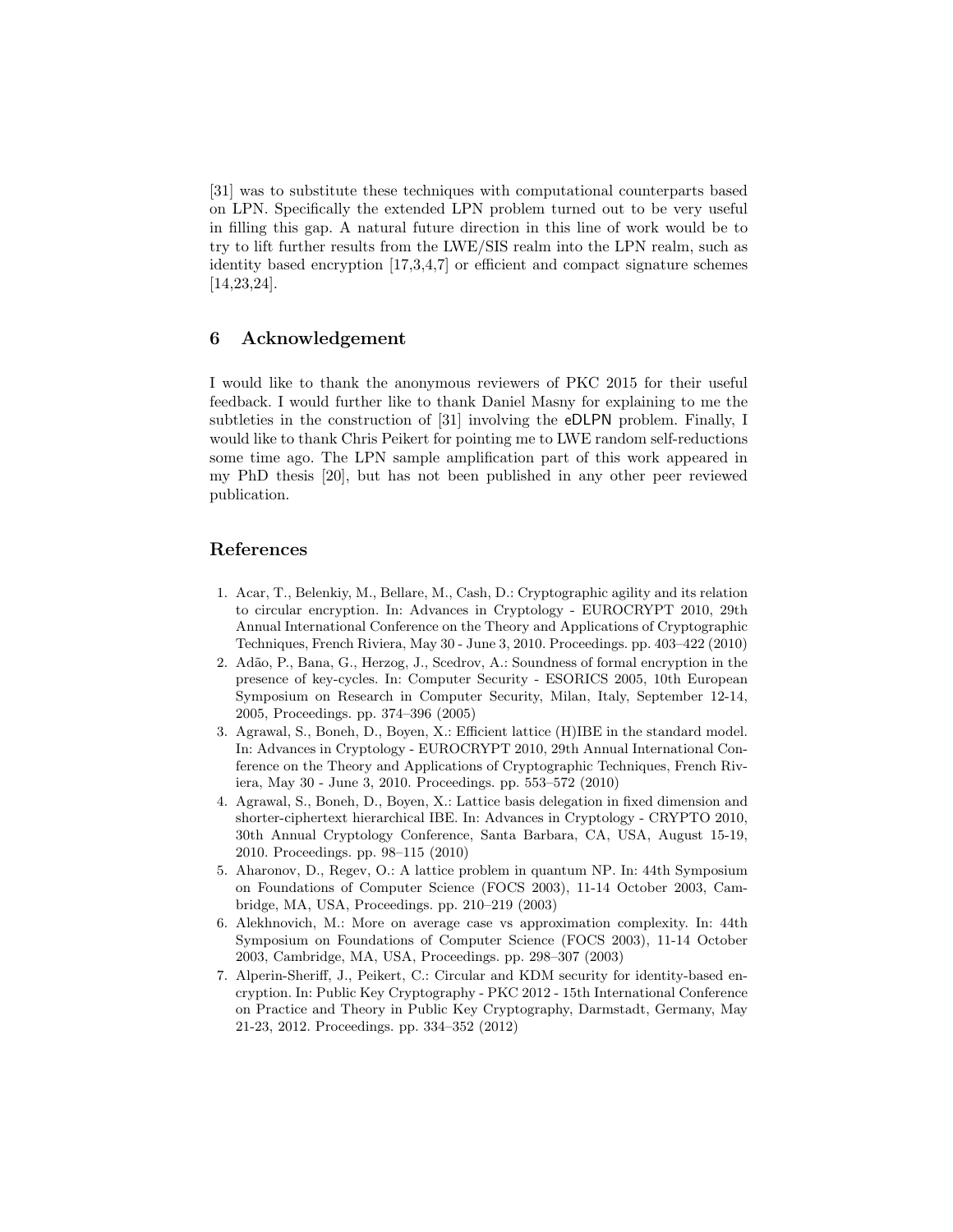- 8. Applebaum, B.: Key-dependent message security: Generic amplification and completeness. In: Advances in Cryptology - EUROCRYPT 2011 - 30th Annual International Conference on the Theory and Applications of Cryptographic Techniques, Tallinn, Estonia, May 15-19, 2011. Proceedings. pp. 527–546 (2011)
- 9. Applebaum, B.: Garbling XOR gates "for free" in the standard model. In: TCC. pp. 162–181 (2013)
- 10. Applebaum, B., Cash, D., Peikert, C., Sahai, A.: Fast cryptographic primitives and circular-secure encryption based on hard learning problems. In: CRYPTO. pp. 595–618 (2009)
- 11. Applebaum, B., Ishai, Y., Kushilevitz, E.: Cryptography with constant input locality. In: Advances in Cryptology - CRYPTO 2007, 27th Annual International Cryptology Conference, Santa Barbara, CA, USA, August 19-23, 2007, Proceedings. pp. 92–110 (2007)
- 12. Black, J., Rogaway, P., Shrimpton, T.: Encryption-scheme security in the presence of key-dependent messages. In: Selected Areas in Cryptography, 9th Annual International Workshop, SAC 2002, St. John's, Newfoundland, Canada, August 15-16, 2002. Revised Papers. pp. 62–75 (2002)
- 13. Blum, A., Furst, M.L., Kearns, M.J., Lipton, R.J.: Cryptographic primitives based on hard learning problems. In: Advances in Cryptology - CRYPTO '93, 13th Annual International Cryptology Conference, Santa Barbara, California, USA, August 22-26, 1993, Proceedings. pp. 278–291 (1993)
- 14. Böhl, F., Hofheinz, D., Jager, T., Koch, J., Seo, J.H., Striecks, C.: Practical signatures from standard assumptions. In: Advances in Cryptology - EUROCRYPT 2013, 32nd Annual International Conference on the Theory and Applications of Cryptographic Techniques, Athens, Greece, May 26-30, 2013. Proceedings. pp. 461–485 (2013)
- 15. Boneh, D., Halevi, S., Hamburg, M., Ostrovsky, R.: Circular-secure encryption from decision diffie-hellman. In: Advances in Cryptology - CRYPTO 2008, 28th Annual International Cryptology Conference, Santa Barbara, CA, USA, August 17-21, 2008. Proceedings. pp. 108–125 (2008)
- 16. Cash, D., Green, M., Hohenberger, S.: New definitions and separations for circular security. In: Public Key Cryptography - PKC 2012 - 15th International Conference on Practice and Theory in Public Key Cryptography, Darmstadt, Germany, May 21-23, 2012. Proceedings. pp. 540–557 (2012)
- 17. Cash, D., Hofheinz, D., Kiltz, E., Peikert, C.: Bonsai trees, or how to delegate a lattice basis. In: Advances in Cryptology - EUROCRYPT 2010, 29th Annual International Conference on the Theory and Applications of Cryptographic Techniques, French Riviera, May 30 - June 3, 2010. Proceedings. pp. 523–552 (2010)
- 18. David, B., Dowsley, R., Nascimento, A.C.A.: Universally composable oblivious transfer based on a variant of LPN. In: Cryptology and Network Security - 13th International Conference, CANS 2014, Heraklion, Crete, Greece, October 22-24, 2014. Proceedings. pp. 143–158 (2014)
- 19. Dodis, Y., Reyzin, L., Smith, A.: Fuzzy extractors: How to generate strong keys from biometrics and other noisy data. In: Advances in Cryptology - EUROCRYPT 2004, International Conference on the Theory and Applications of Cryptographic Techniques, Interlaken, Switzerland, May 2-6, 2004, Proceedings. pp. 523–540 (2004)
- 20. Döttling, N.: Cryptography based on the Hardness of Decoding. Ph.D. thesis, Karlsruhe Institute of Technology (May 2014), available online at http://nbnresolving.org/urn:nbn:de:swb:90-411105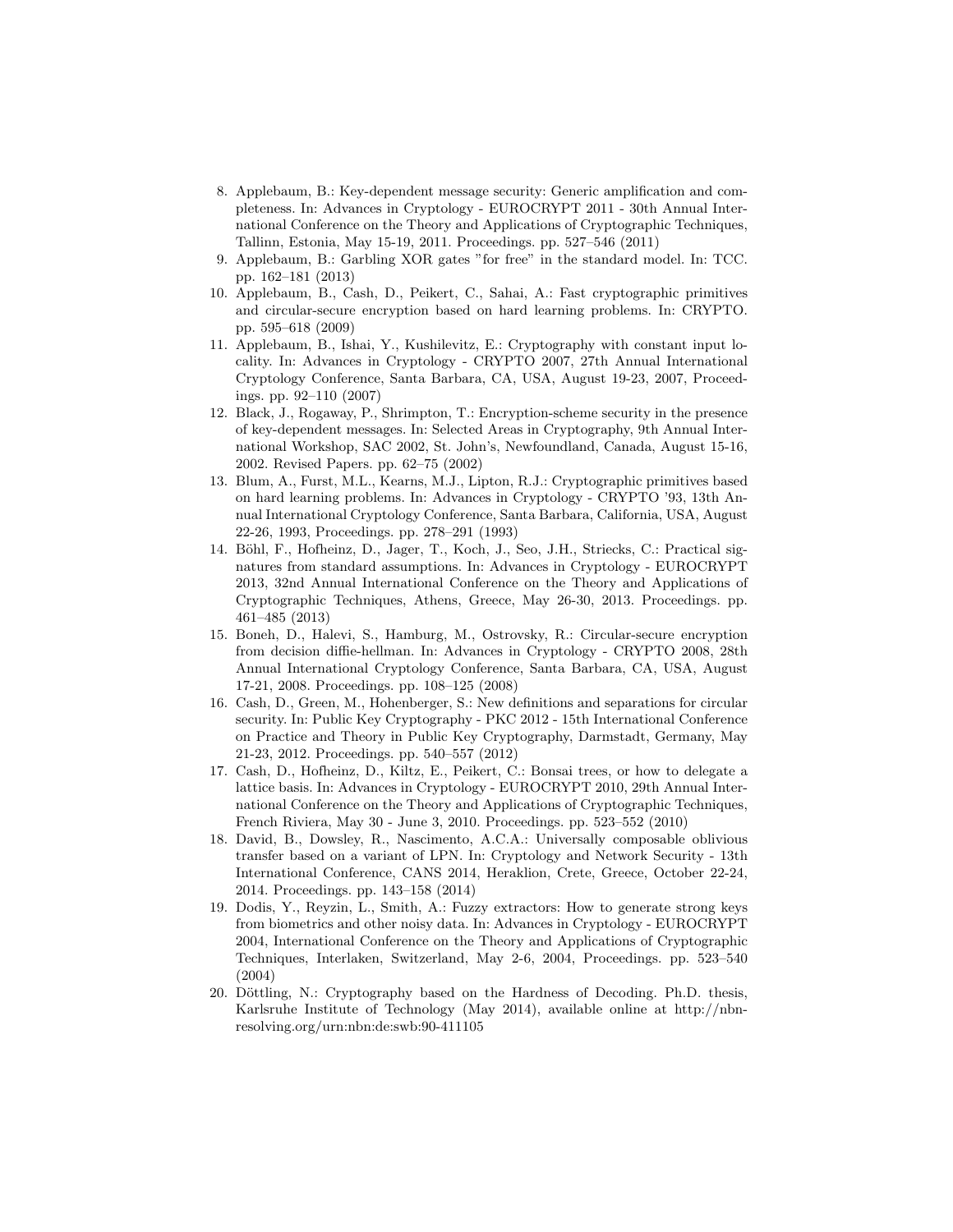- 21. Döttling, N.: Low noise lpn: Kdm secure public key encryption and sample amplification. Cryptology ePrint Archive (2015), Report 2015/013, http://eprint.iacr.org/
- 22. Döttling, N., Müller-Quade, J., Nascimento, A.C.A.: IND-CCA secure cryptography based on a variant of the LPN problem. In: Advances in Cryptology - ASI-ACRYPT 2012 - 18th International Conference on the Theory and Application of Cryptology and Information Security, Beijing, China, December 2-6, 2012. Proceedings. pp. 485–503 (2012)
- 23. Ducas, L., Durmus, A., Lepoint, T., Lyubashevsky, V.: Lattice signatures and bimodal gaussians. In: Advances in Cryptology - CRYPTO 2013 - 33rd Annual Cryptology Conference, Santa Barbara, CA, USA, August 18-22, 2013. Proceedings, Part I. pp. 40–56 (2013)
- 24. Ducas, L., Micciancio, D.: Improved short lattice signatures in the standard model. In: Advances in Cryptology - CRYPTO 2014 - 34th Annual Cryptology Conference, Santa Barbara, CA, USA, August 17-21, 2014, Proceedings, Part I. pp. 335–352 (2014)
- 25. Forney, G.D.: Generalized minimum distance decoding. IEEE Transactions on Information Theory 12(2), 125–131 (1966)
- 26. Gentry, C., Peikert, C., Vaikuntanathan, V.: Trapdoors for hard lattices and new cryptographic constructions. In: Proceedings of the 40th Annual ACM Symposium on Theory of Computing, Victoria, British Columbia, Canada, May 17-20, 2008. pp. 197–206 (2008)
- 27. Heyse, S., Kiltz, E., Lyubashevsky, V., Paar, C., Pietrzak, K.: Lapin: An efficient authentication protocol based on ring-lpn. In: Fast Software Encryption - 19th International Workshop, FSE 2012, Washington, DC, USA, March 19-21, 2012. Revised Selected Papers. pp. 346–365 (2012)
- 28. Hopper, N.J., Blum, M.: Secure human identification protocols. In: Advances in Cryptology - ASIACRYPT 2001, 7th International Conference on the Theory and Application of Cryptology and Information Security, Gold Coast, Australia, December 9-13, 2001, Proceedings. pp. 52–66 (2001)
- 29. Impagliazzo, R., Levin, L.A., Luby, M.: Pseudo-random generation from one-way functions (extended abstracts). In: Proceedings of the 21st Annual ACM Symposium on Theory of Computing, May 14-17, 1989, Seattle, Washigton, USA. pp. 12–24 (1989)
- 30. Katz, J., Shin, J.S., Smith, A.: Parallel and concurrent security of the HB and  $hb$ <sup>+</sup> protocols. J. Cryptology 23(3), 402–421 (2010)
- 31. Kiltz, E., Masny, D., Pietrzak, K.: Simple chosen-ciphertext security from low-noise lpn. In: Public Key Cryptography. pp. 1–18 (2014)
- 32. Lyubashevsky, V.: The parity problem in the presence of noise, decoding random linear codes, and the subset sum problem. In: Approximation, Randomization and Combinatorial Optimization, Algorithms and Techniques, 8th International Workshop on Approximation Algorithms for Combinatorial Optimization Problems, AP-PROX 2005 and 9th InternationalWorkshop on Randomization and Computation, RANDOM 2005, Berkeley, CA, USA, August 22-24, 2005, Proceedings. pp. 378– 389 (2005)
- 33. Lyubashevsky, V., Masny, D.: Man-in-the-middle secure authentication schemes from LPN and weak prfs. In: Advances in Cryptology - CRYPTO 2013 - 33rd Annual Cryptology Conference, Santa Barbara, CA, USA, August 18-22, 2013. Proceedings, Part II. pp. 308–325 (2013)
- 34. Micciancio, D., Regev, O.: Worst-case to average-case reductions based on gaussian measures. In: 45th Symposium on Foundations of Computer Science (FOCS 2004), 17-19 October 2004, Rome, Italy, Proceedings. pp. 372–381 (2004)